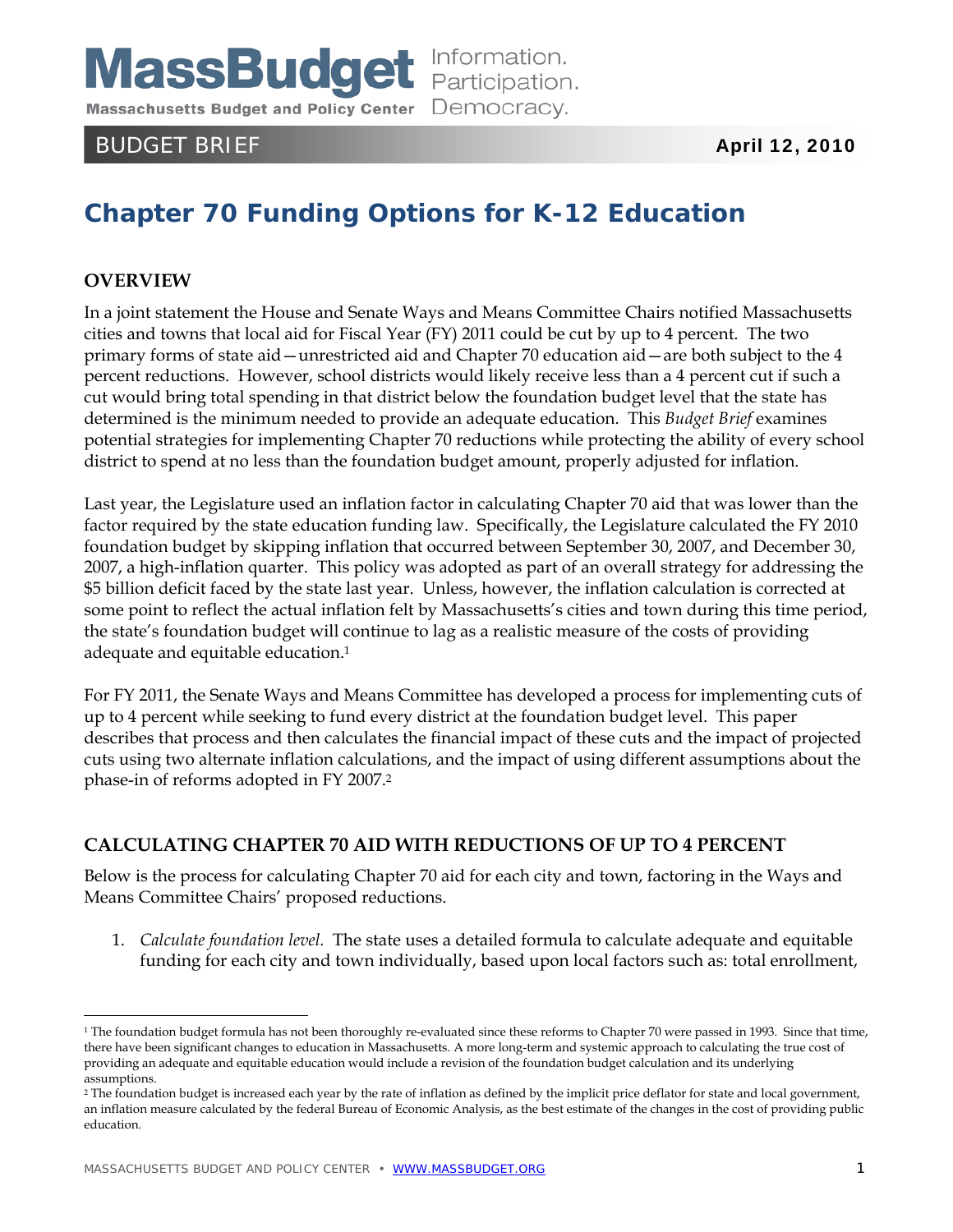student demographics (e.g. grade levels, income status, English language proficiency), geographic differences in wage levels, and inflation (discussed below).

- 2. *Calculate FY 2011 local contribution*. The state establishes a target amount for each city and town's contribution that is specific to each one's financial ability to contribute. Target local contributions are based upon a combined calculation of local property values and income. Towns that have historically contributed more than these amounts are allowed to reduce local spending by a specific amount each year and have that revenue replaced with state aid.
- 3. *Calculate Chapter 70 aid with a 4 percent cut.* The state determines how much aid each district would receive if it received 4 percent less Chapter 70 aid than in FY 2010 (for districts that received funding from the State Fiscal Stabilization Fund of the federal Recovery Act, that funding is counted as Chapter 70 aid for purposes of this calculation).
- 4. *Ensure that total required spending (sum of steps 2 and 3) does not bring a municipality below foundation level.* If so, Chapter 70 aid is cut only by the amount that brings total spending down to foundation levels, but not below.

## **FINANCIAL IMPACT OF MISSED HIGH-INFLATION QUARTER**

In order to save money in the midst of fiscal crisis, the Legislature derived its FY 2010 Chapter 70 budget using a 3.04 percent inflation rate based upon a four-quarter time period from December 30, 2007 – December 30, 2008, rather than using a 6.75 percent inflation rate reflecting the time period September 30, 2007 – September 30, 2008, the four-quarter period outlined in state statute. The Legislature effectively skipped the impact of the fourth quarter of 2007, a high-inflation quarter. Foundation levels will continue to be artificially low until the omission of this quarter is corrected. Therefore, the actual impact of the proposed 4 percent cut (or less, for some communities) in Chapter 70 aid will depend upon whether the Legislature decides to correct for the omission of this highinflation quarter in the FY 2010 budget.

| <b>Actual Inflation Adjustment Calculation Factors</b>      |                             |  |  |  |  |  |  |  |
|-------------------------------------------------------------|-----------------------------|--|--|--|--|--|--|--|
| <b>Inflation Adjustment</b><br><b>Time Period</b>           |                             |  |  |  |  |  |  |  |
| Sept. 30, 2007 – Sept. 30, 2008                             | 6.75%                       |  |  |  |  |  |  |  |
|                                                             |                             |  |  |  |  |  |  |  |
| Inflation Adjustment Calculation Factors Used in FY 2010    |                             |  |  |  |  |  |  |  |
| <b>Time Period</b>                                          | <b>Inflation Adjustment</b> |  |  |  |  |  |  |  |
| Dec. 30, 2007 – Dec. 30, 2008                               | 3.04%                       |  |  |  |  |  |  |  |
| Unaccounted for Months: October, November, December of 2007 |                             |  |  |  |  |  |  |  |
| (Fourth Quarter)                                            |                             |  |  |  |  |  |  |  |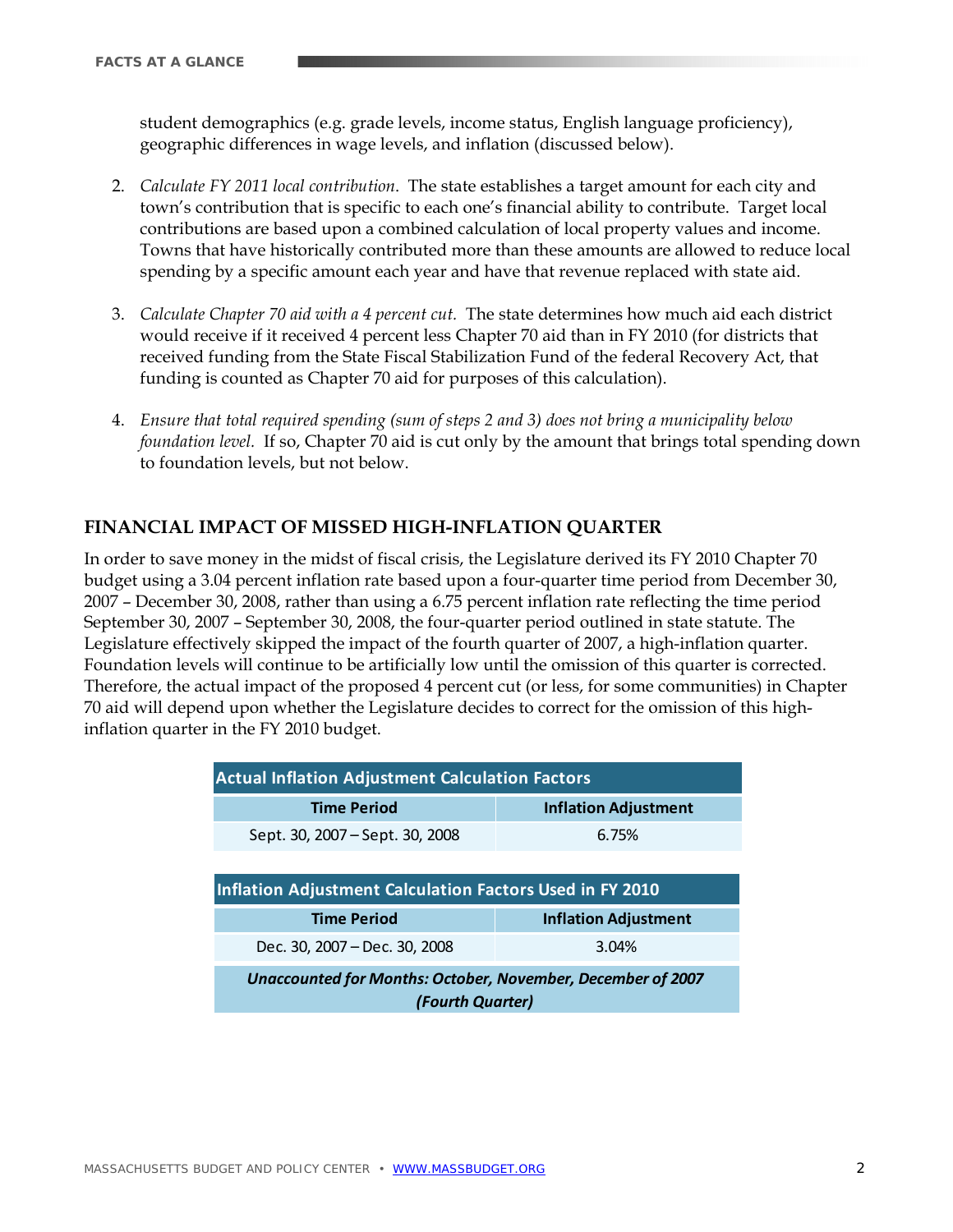#### **OPTIONS TO CORRECT FOR MISSED HIGH-INFLATION QUARTER**

There are three options for calculating foundation budgets for FY 2011, and two of them seek to correct for the missed high-inflation quarter. Please note that each scenario discussed, including the Ways and Means proposal, include a -2.2 percent inflation rate for FY 2011 since the state experienced negative inflation during the four-quarter period outlined in state statute.3 Once the foundation budget is calculated, steps 2 through 4 are done in the same manner described.

- *Option 1: Correct to full 6.75 percent inflation.* Calculate the FY 2011 foundation budget using a factor that corrects upwards to 6.75 percent from the FY 2010 budget's use of 3.04 percent inflation.
- *Option 2: Correct to statutory cap of 4.5 percent inflation.* Calculate the FY 2011 foundation budget using a factor that corrects upwards to 4.5 percent from the FY 2010 budget's use of 3.04 percent inflation. State statute provides for a cap when annual inflation exceeds 4.5 percent, although in previous years the Legislature has waived the cap and increased the foundation budget by the full amount.
- *Option 3: Maintain low-inflation assumption of 3.04 percent used for FY 2010 budget. This scenario* effectively counts twice the low-inflation quarter ending December 30, 2008 and skips the high-inflation quarter ending December 30, 2007, meaning that the state's foundation budget will continue to lag as a realistic measure of the costs of providing adequate and equitable education. This is the method used in the Senate Ways and Means proposal (the Governor used a similar inflation calculation, but the effect was less significant because his budget contained a hold harmless provision that gave every district at least the aid it received in FY 2010).
- *An additional funding option: Freeze effort reduction for above "target share" communities.*  Under each of the inflation-correction scenarios described above, the Legislature might additionally opt to freeze effort reduction for communities that are contributing more than their target share. Through the FY 2007 budget, the Legislature ushered in the first set of major changes to the Chapter 70 formula since its creation as part of the Education Reform Act of 1993. Included in these changes was implementation of a system by which communities judged to be contributing too much (more than the "Target Local Share") were able to reduce their contributions gradually over time. The "Target Local Share" for each community is determined primarily by a formula that requires all towns to contribute an amount proportionate to local incomes and property values.4 The 2007 reforms also contained a provision (phased in) reducing local contributions in affluent districts to 17.5 percent of the foundation budget, even if the standard formula would assign a higher local contribution. Contribution reductions were continued (at a lower level) in FY 2010, meaning that some communities contributed less toward their schools than in the previous year and required additional outside aid to reach foundation levels.

<u>.</u>

<sup>&</sup>lt;sup>3</sup> There are different methods that could be used to make up for the missed inflation quarter; there effects would be similar. This paper uses a simple method of adjusting the FY2011 inflation calculation to account for the missed quarter in the FY 2010 calculation.

<sup>4</sup> The target local share for each community is the sum of approximately 1.4 percent of the total income earned in the town and 0.3 percent of the total property value.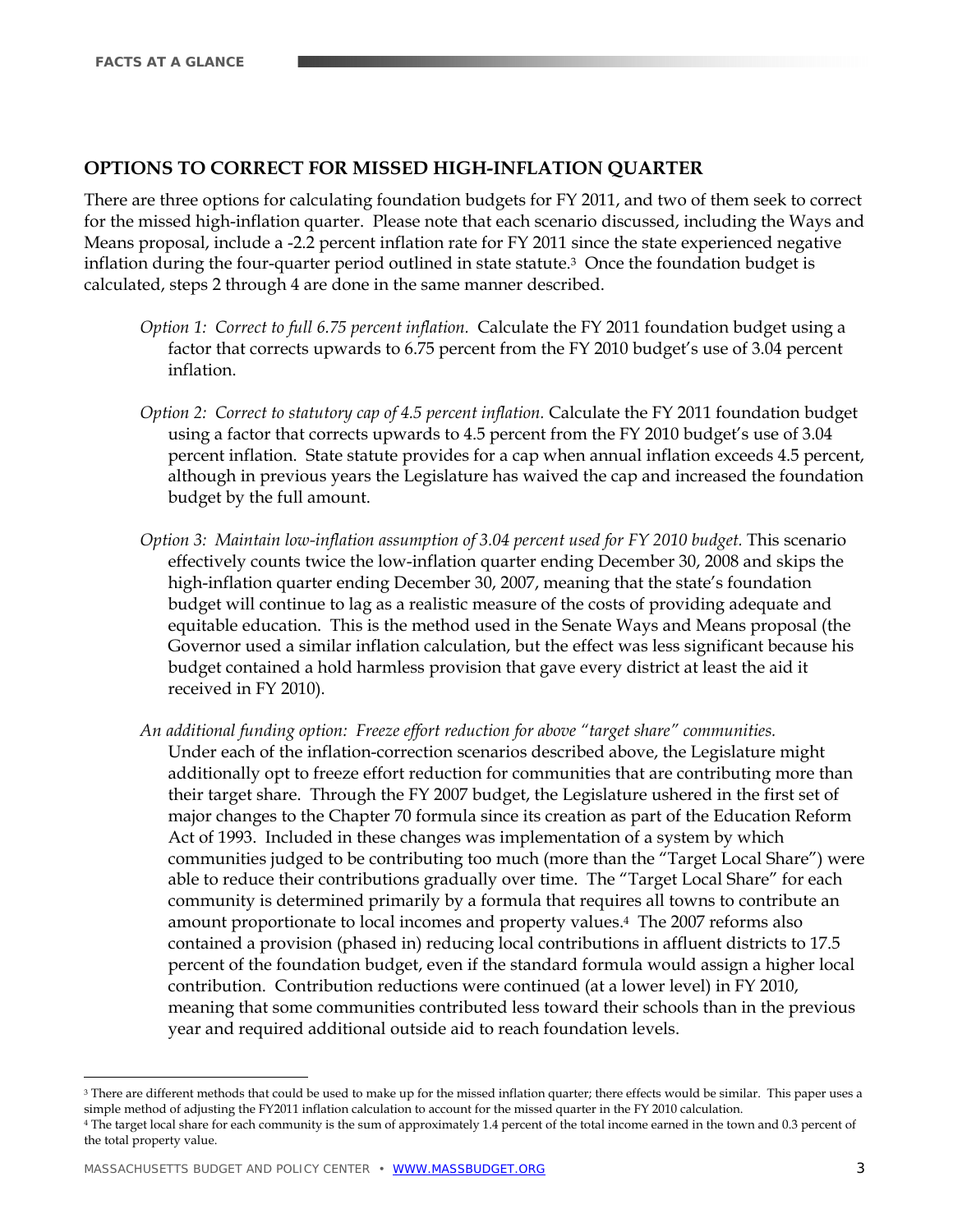Allowing communities that have been contributing to their schools proportionately more than other communities to reduce their local contributions may be a legitimate long-term goal. It could make sense, however, to delay progress towards this goal given the difficult economic climate and the challenge of adjusting foundation budgets to reflect actual inflation.

#### **FINANCIAL IMPACT OF INFLATION CORRECTION OPTIONS**

The table below outlines the financial impact of these three options. Included with each scenario is the additional option of freezing the effort reduction provision for communities contributing above their target local share. Options 1 and 2 outline the impact of correcting for the skipped high-inflation fourth quarter of 2007 and option 3 outlines the impact of the current Senate Ways and Means proposal. The appendix at the back of this brief includes this analysis for all school districts.

| <b>CH70 FY2010</b><br>(including)<br>ARRA) | FY 2011 Inflation Assumption Options                       | <b>CH70 FY2011</b>  | <b>Change from</b><br><b>FY 2010</b>  | <b>Percent</b><br>change |
|--------------------------------------------|------------------------------------------------------------|---------------------|---------------------------------------|--------------------------|
|                                            | Option 1: Correct to full 6.75% inflation                  | \$4,050,148,485     | \$<br>8,447,081                       | 0.21%                    |
|                                            | w/no effort reduction for above "target share" communities |                     | $$4,029,307,772 \ $ (12,393,632)$     | $-0.31%$                 |
|                                            | Option 2: Correct to statutory cap of 4.5% inflation       | $$3,970,308,259$ \$ | (71, 393, 145)                        | $-1.77%$                 |
| \$4,041,701,404                            | w/no effort reduction for above "target share" communities |                     | $$3,954,453,063 \quad $ ($7,248,341)$ | $-2.16%$                 |
|                                            | Option 3: Maintain low-inflation assumption used in FY2010 |                     | $$3,926,155,830 \$ (115,545,574)$     | $-2.86%$                 |
|                                            | w/no effort reduction for above "target share" communities |                     | $$3,917,974,336 \$ (123,727,068)$     | $-3.06%$                 |

As illustrated in option 3, the proposed cuts of up to 4 percent actually result in savings of 2.86 percent, due to the adjustments made for individual districts to maintain foundation-level funding. It is important to note that even though options 1 and 2 correct the foundation budgets, option 2 still results in savings from FY 2010 and option 1 results in a minimal increase with the effort reduction provision in place, and a decrease without it. This is due to the fact that the inflation rate for the FY 2011 calculation is negative (-2.2 percent). Correcting the foundation budgets—either to the full 6.75 percent inflation or the 4.5 percent cap—would ensure that foundation budgets reflect actual costs incorporate an accurate inflation measure moving forward. In all three scenarios, freezing the effort reduction provision would provide additional savings.

#### **CONCLUSION**

The proposal to cut Chapter 70 aid by up to 4 percent points to the severity of the state budget crisis. As this paper outlines, there are a number of methods for spending less on education than the amount proposed by the Governor while still ensuring that every district will be able to spend at least the foundation budget amount, properly adjusted for inflation, in FY 2011.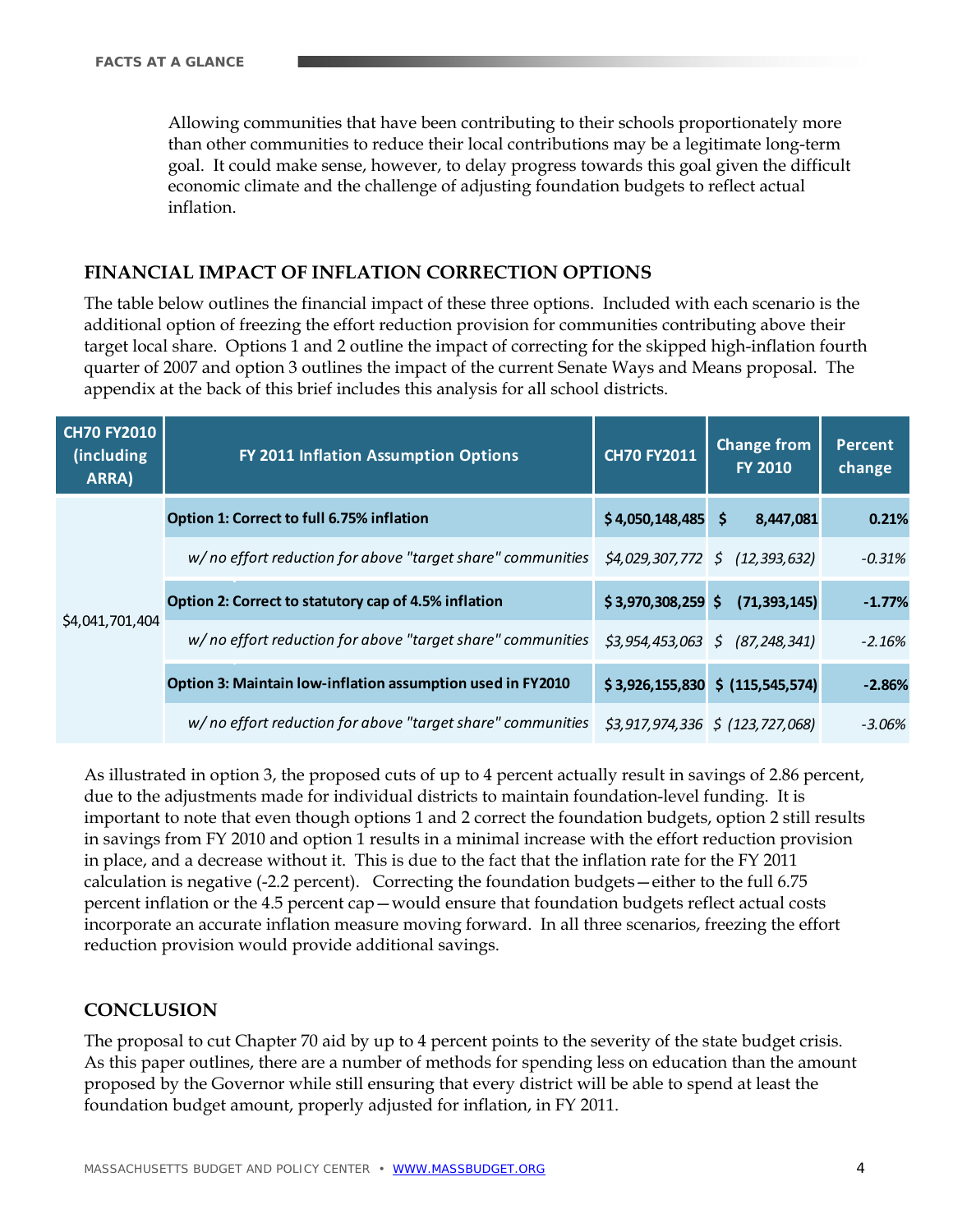|                    | <b>APPENDIX: FY 2011 CHAPTER 70 AID INFLATION ADJUSTMENT SCENARIOS</b> |                          |                                                      |                           |                                                                 |                           |  |
|--------------------|------------------------------------------------------------------------|--------------------------|------------------------------------------------------|---------------------------|-----------------------------------------------------------------|---------------------------|--|
|                    | <b>OPTION 1</b>                                                        |                          | <b>OPTION 2</b>                                      |                           | <b>OPTION 3</b>                                                 |                           |  |
| <b>District</b>    | <b>Correct to full</b><br>6.75% inflation                              | w/no effort<br>reduction | <b>Correct to statutory</b><br>cap of 4.5% inflation | w/ no effort<br>reduction | <b>Maintain low-</b><br>inflation assumption<br>used in FY 2010 | w/ no effort<br>reduction |  |
| <b>ABINGTON</b>    | \$7,346,309                                                            | \$7,346,309              | \$7,346,309                                          | \$7,346,309               | \$7,346,309                                                     | \$7,346,309               |  |
| <b>ACTON</b>       | \$5,641,861                                                            | \$5,491,933              | \$5,351,280                                          | \$5,261,481               | \$5,261,481                                                     | \$5,261,481               |  |
| <b>ACUSHNET</b>    | \$6,125,081                                                            | \$6,125,081              | \$6,125,081                                          | \$6,125,081               | \$6,125,081                                                     | \$6,125,081               |  |
| AGAWAM             | \$18,001,851                                                           | \$17,367,032             | \$17,398,825                                         | \$16,837,886              | \$16,945,397                                                    | \$16,837,886              |  |
| <b>AMESBURY</b>    | \$8,541,703                                                            | \$8,541,703              | \$8,541,703                                          | \$8,541,703               | \$8,541,703                                                     | \$8,541,703               |  |
| <b>AMHERST</b>     | \$5,895,718                                                            | \$5,895,718              | \$5,895,718                                          | \$5,895,718               | \$5,895,718                                                     | \$5,895,718               |  |
| <b>ANDOVER</b>     | \$7,522,217                                                            | \$7,025,871              | \$7,025,871                                          | \$7,025,871               | \$7,025,871                                                     | \$7,025,871               |  |
| <b>ARLINGTON</b>   | \$7,130,616                                                            | \$7,115,754              | \$6,761,798                                          | \$6,761,798               | \$6,761,798                                                     | \$6,761,798               |  |
| <b>ASHLAND</b>     | \$4,895,996                                                            | \$4,766,379              | \$4,590,178                                          | \$4,590,178               | \$4,590,178                                                     | \$4,590,178               |  |
| <b>ATTLEBORO</b>   | \$30,533,023                                                           | \$30,533,023             | \$29,446,098                                         | \$29,446,098              | \$29,170,254                                                    | \$29,170,254              |  |
| <b>AUBURN</b>      | \$7,144,087                                                            | \$6,534,152              | \$6,826,306                                          | \$6,146,844               | \$6,587,357                                                     | \$6,001,677               |  |
| <b>AVON</b>        | \$828,238                                                              | \$828,238                | \$828,238                                            | \$828,238                 | \$828,238                                                       | \$828,238                 |  |
| <b>AYER</b>        | \$4,034,673                                                            | \$4,001,397              | \$4,001,397                                          | \$4,001,397               | \$4,001,397                                                     | \$4,001,397               |  |
| <b>BARNSTABLE</b>  | \$7,286,166                                                            | \$7,286,166              | \$7,286,166                                          | \$7,286,166               | \$7,286,166                                                     | \$7,286,166               |  |
| <b>BEDFORD</b>     | \$2,846,056                                                            | \$2,846,056              | \$2,846,056                                          | \$2,846,056               | \$2,846,056                                                     | \$2,846,056               |  |
| <b>BELCHERTOWN</b> | \$13,506,341                                                           | \$13,473,634             | \$13,235,498                                         | \$13,235,498              | \$13,235,498                                                    | \$13,235,498              |  |
| <b>BELLINGHAM</b>  | \$8,432,992                                                            | \$8,432,992              | \$8,141,648                                          | \$8,141,648               | \$8,141,648                                                     | \$8,141,648               |  |
| <b>BELMONT</b>     | \$5,649,982                                                            | \$5,649,982              | \$5,649,982                                          | \$5,649,982               | \$5,649,982                                                     | \$5,649,982               |  |
| <b>BERKLEY</b>     | \$5,209,365                                                            | \$5,209,365              | \$5,209,365                                          | \$5,209,365               | \$5,209,365                                                     | \$5,209,365               |  |
| <b>BERLIN</b>      | \$507,164                                                              | \$507,164                | \$507,164                                            | \$507,164                 | \$507,164                                                       | \$507,164                 |  |
| <b>BEVERLY</b>     | \$6,825,288                                                            | \$6,825,288              | \$6,825,288                                          | \$6,825,288               | \$6,825,288                                                     | \$6,825,288               |  |
| <b>BILLERICA</b>   | \$17,620,894                                                           | \$17,620,894             | \$17,620,894                                         | \$17,620,894              | \$17,620,894                                                    | \$17,620,894              |  |
| <b>BOSTON</b>      | \$208,314,607                                                          | \$208,314,607            | \$208,314,607                                        | \$208,314,607             | \$208,314,607                                                   | \$208,314,607             |  |
| <b>BOURNE</b>      | \$4,750,190                                                            | \$4,750,190              | \$4,750,190                                          | \$4,750,190               | \$4,750,190                                                     | \$4,750,190               |  |
| <b>BOXBOROUGH</b>  | \$1,312,287                                                            | \$1,312,287              | \$1,312,287                                          | \$1,312,287               | \$1,312,287                                                     | \$1,312,287               |  |
| <b>BOXFORD</b>     | \$1,555,974                                                            | \$1,555,974              | \$1,555,974                                          | \$1,555,974               | \$1,555,974                                                     | \$1,555,974               |  |
| <b>BOYLSTON</b>    | \$436,622                                                              | \$436,622                | \$436,622                                            | \$436,622                 | \$436,622                                                       | \$436,622                 |  |
| <b>BRAINTREE</b>   | \$11,926,906                                                           | \$11,690,913             | \$11,690,913                                         | \$11,690,913              | \$11,690,913                                                    | \$11,690,913              |  |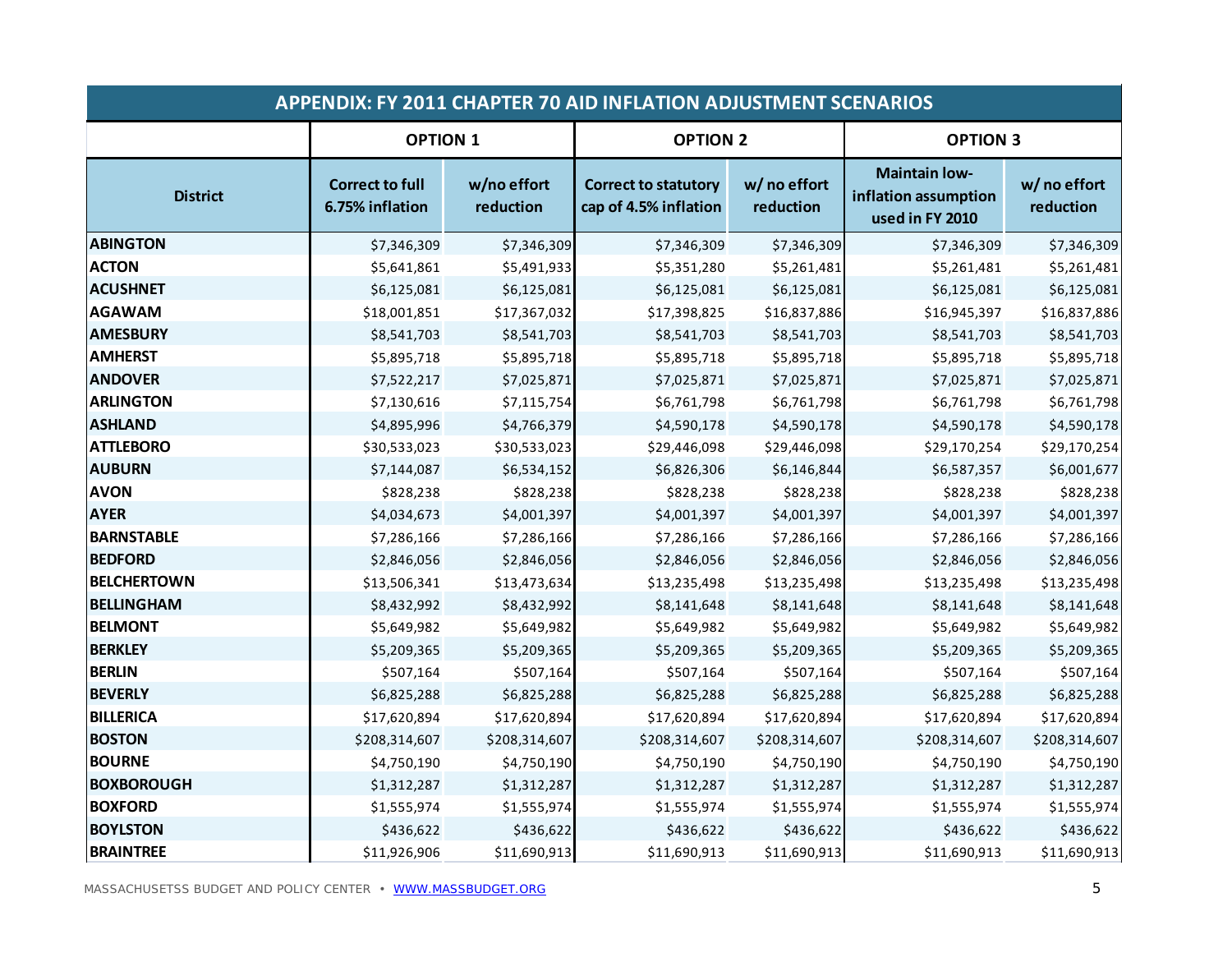|                         | <b>OPTION 1</b>                           |                          | <b>OPTION 2</b>                                      |                           | <b>OPTION 3</b>                                                 |                           |
|-------------------------|-------------------------------------------|--------------------------|------------------------------------------------------|---------------------------|-----------------------------------------------------------------|---------------------------|
| <b>District</b>         | <b>Correct to full</b><br>6.75% inflation | w/no effort<br>reduction | <b>Correct to statutory</b><br>cap of 4.5% inflation | w/ no effort<br>reduction | <b>Maintain low-</b><br>inflation assumption<br>used in FY 2010 | w/ no effort<br>reduction |
| <b>BREWSTER</b>         | \$900,420                                 | \$900,420                | \$900,420                                            | \$900,420                 | \$900,420                                                       | \$900,420                 |
| <b>BRIMFIELD</b>        | \$1,141,812                               | \$1,120,466              | \$1,120,466                                          | \$1,120,466               | \$1,120,466                                                     | \$1,120,466               |
| <b>BROCKTON</b>         | \$137,972,499                             | \$137,972,499            | \$134,873,919                                        | \$134,873,919             | \$132,544,030                                                   | \$132,544,030             |
| <b>BROOKFIELD</b>       | \$1,394,628                               | \$1,394,628              | \$1,351,143                                          | \$1,351,143               | \$1,321,486                                                     | \$1,318,447               |
| <b>BROOKLINE</b>        | \$7,030,732                               | \$7,030,732              | \$7,030,732                                          | \$7,030,732               | \$7,030,732                                                     | \$7,030,732               |
| <b>BURLINGTON</b>       | \$5,197,344                               | \$5,197,344              | \$5,197,344                                          | \$5,197,344               | \$5,197,344                                                     | \$5,197,344               |
| <b>CAMBRIDGE</b>        | \$8,765,152                               | \$8,765,152              | \$8,765,152                                          | \$8,765,152               | \$8,765,152                                                     | \$8,765,152               |
| <b>CANTON</b>           | \$3,865,549                               | \$3,599,167              | \$3,599,167                                          | \$3,599,167               | \$3,599,167                                                     | \$3,599,167               |
| <b>CARLISLE</b>         | \$801,385                                 | \$801,385                | \$801,385                                            | \$801,385                 | \$801,385                                                       | \$801,385                 |
| <b>CARVER</b>           | \$9,708,217                               | \$9,708,217              | \$9,708,217                                          | \$9,708,217               | \$9,708,217                                                     | \$9,708,217               |
| <b>CHATHAM</b>          | \$657,720                                 | \$657,720                | \$657,720                                            | \$657,720                 | \$657,720                                                       | \$657,720                 |
| <b>CHELMSFORD</b>       | \$10,020,356                              | \$10,020,356             | \$10,020,356                                         | \$10,020,356              | \$10,020,356                                                    | \$10,020,356              |
| <b>CHELSEA</b>          | \$54,452,407                              | \$54,452,407             | \$53,258,432                                         | \$53,258,432              | \$52,360,656                                                    | \$52,360,656              |
| <b>CHICOPEE</b>         | \$54,512,156                              | \$54,331,527             | \$53,185,091                                         | \$52,863,190              | \$52,187,241                                                    | \$51,759,115              |
| <b>CLARKSBURG</b>       | \$1,774,540                               | \$1,774,540              | \$1,774,540                                          | \$1,774,540               | \$1,774,540                                                     | \$1,774,540               |
| <b>CLINTON</b>          | \$11,087,796                              | \$11,072,453             | \$10,772,757                                         | \$10,708,958              | \$10,612,009                                                    | \$10,612,009              |
| <b>COHASSET</b>         | \$1,682,917                               | \$1,682,917              | \$1,682,917                                          | \$1,682,917               | \$1,682,917                                                     | \$1,682,917               |
| <b>CONCORD</b>          | \$2,027,220                               | \$2,027,220              | \$2,027,220                                          | \$2,027,220               | \$2,027,220                                                     | \$2,027,220               |
| <b>CONWAY</b>           | \$600,920                                 | \$600,920                | \$600,920                                            | \$600,920                 | \$600,920                                                       | \$600,920                 |
| <b>DANVERS</b>          | \$4,646,265                               | \$4,329,285              | \$4,329,285                                          | \$4,329,285               | \$4,329,285                                                     | \$4,329,285               |
| <b>DARTMOUTH</b>        | \$9,110,411                               | \$9,110,411              | \$9,110,411                                          | \$9,110,411               | \$9,110,411                                                     | \$9,110,411               |
| <b>DEDHAM</b>           | \$3,702,815                               | \$3,702,815              | \$3,702,815                                          | \$3,702,815               | \$3,702,815                                                     | \$3,702,815               |
| <b>DEERFIELD</b>        | \$1,041,087                               | \$1,041,087              | \$1,041,087                                          | \$1,041,087               | \$1,041,087                                                     | \$1,041,087               |
| <b>DOUGLAS</b>          | \$8,783,277                               | \$8,783,277              | \$8,525,833                                          | \$8,525,833               | \$8,356,913                                                     | \$8,356,913               |
| <b>DOVER</b>            | \$610,029                                 | \$610,029                | \$610,029                                            | \$610,029                 | \$610,029                                                       | \$610,029                 |
| <b>DRACUT</b>           | \$18,412,421                              | \$18,412,421             | \$17,964,166                                         | \$17,964,166              | \$17,964,166                                                    | \$17,964,166              |
| <b>DUXBURY</b>          | \$4,449,841                               | \$4,449,841              | \$4,449,841                                          | \$4,449,841               | \$4,449,841                                                     | \$4,449,841               |
| <b>EAST BRIDGEWATER</b> | \$10,675,575                              | \$10,675,575             | \$10,311,035                                         | \$10,311,035              | \$10,251,169                                                    | \$10,251,169              |
| <b>EASTHAM</b>          | \$320,376                                 | \$320,376                | \$320,376                                            | \$320,376                 | \$320,376                                                       | \$320,376                 |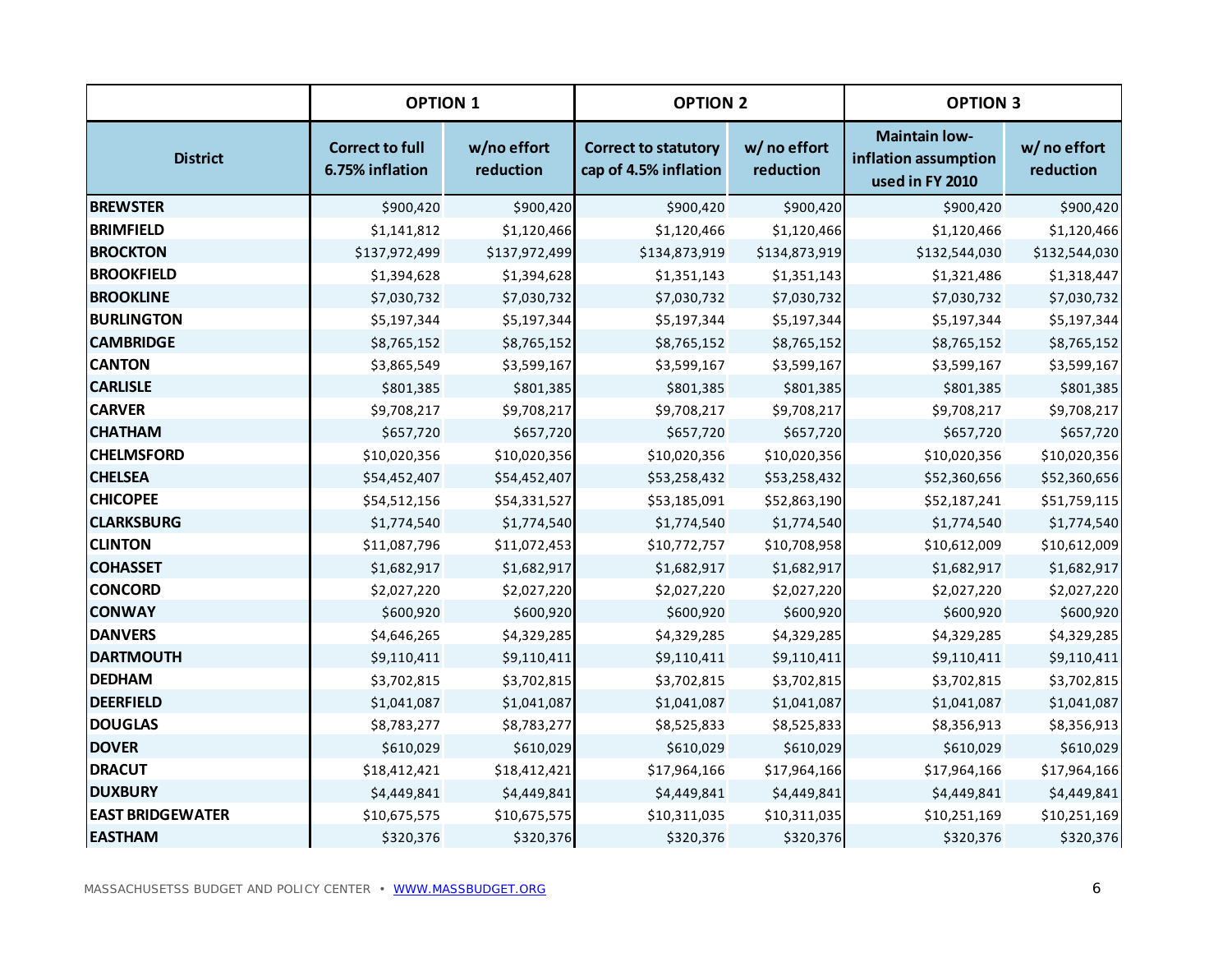|                        | <b>OPTION 1</b>                           |                          | <b>OPTION 2</b>                                      |                           | <b>OPTION 3</b>                                                 |                           |
|------------------------|-------------------------------------------|--------------------------|------------------------------------------------------|---------------------------|-----------------------------------------------------------------|---------------------------|
| <b>District</b>        | <b>Correct to full</b><br>6.75% inflation | w/no effort<br>reduction | <b>Correct to statutory</b><br>cap of 4.5% inflation | w/ no effort<br>reduction | <b>Maintain low-</b><br>inflation assumption<br>used in FY 2010 | w/ no effort<br>reduction |
| <b>EASTHAMPTON</b>     | \$7,675,531                               | \$7,675,531              | \$7,675,531                                          | \$7,675,531               | \$7,675,531                                                     | \$7,675,531               |
| <b>EAST LONGMEADOW</b> | \$9,494,138                               | \$8,867,847              | \$9,123,743                                          | \$8,669,912               | \$8,845,235                                                     | \$8,669,912               |
| <b>EASTON</b>          | \$9,528,018                               | \$9,404,427              | \$9,322,321                                          | \$9,322,321               | \$9,322,321                                                     | \$9,322,321               |
| <b>EDGARTOWN</b>       | \$428,656                                 | \$428,656                | \$428,656                                            | \$428,656                 | \$428,656                                                       | \$428,656                 |
| <b>ERVING</b>          | \$463,252                                 | \$463,252                | \$421,684                                            | \$417,713                 | \$414,415                                                       | \$414,415                 |
| <b>EVERETT</b>         | \$40,726,962                              | \$40,180,193             | \$39,647,853                                         | \$38,965,075              | \$38,836,448                                                    | \$38,051,401              |
| FAIRHAVEN              | \$7,319,873                               | \$7,319,873              | \$7,319,873                                          | \$7,319,873               | \$7,319,873                                                     | \$7,319,873               |
| <b>FALL RIVER</b>      | \$94,639,206                              | \$94,639,206             | \$92,565,275                                         | \$92,565,275              | \$91,005,840                                                    | \$91,005,840              |
| <b>FALMOUTH</b>        | \$4,915,125                               | \$4,915,125              | \$4,915,125                                          | \$4,915,125               | \$4,915,125                                                     | \$4,915,125               |
| <b>FITCHBURG</b>       | \$41,695,327                              | \$41,695,327             | \$40,816,300                                         | \$40,816,300              | \$40,049,797                                                    | \$40,049,797              |
| <b>FLORIDA</b>         | \$563,462                                 | \$562,929                | \$548,301                                            | \$545,665                 | \$536,902                                                       | \$533,164                 |
| <b>FOXBOROUGH</b>      | \$8,466,582                               | \$8,466,582              | \$8,466,582                                          | \$8,466,582               | \$8,466,582                                                     | \$8,466,582               |
| FRAMINGHAM             | \$22,073,081                              | \$19,585,642             | \$20,900,154                                         | \$18,530,107              | \$20,018,205                                                    | \$18,530,107              |
| <b>FRANKLIN</b>        | \$27,849,033                              | \$27,849,033             | \$27,236,827                                         | \$27,236,827              | \$27,236,827                                                    | \$27,236,827              |
| <b>FREETOWN</b>        | \$1,633,159                               | \$1,596,590              | \$1,559,005                                          | \$1,504,028               | \$1,503,247                                                     | \$1,455,319               |
| <b>GARDNER</b>         | \$18,725,819                              | \$18,725,819             | \$18,269,463                                         | \$18,269,463              | \$18,125,596                                                    | \$18,125,596              |
| <b>GEORGETOWN</b>      | \$5,224,627                               | \$5,224,627              | \$5,166,954                                          | \$5,166,954               | \$5,166,954                                                     | \$5,166,954               |
| <b>GLOUCESTER</b>      | \$5,836,845                               | \$5,836,845              | \$5,836,845                                          | \$5,836,845               | \$5,836,845                                                     | \$5,836,845               |
| <b>GRAFTON</b>         | \$8,693,280                               | \$8,693,280              | \$8,680,493                                          | \$8,680,493               | \$8,680,493                                                     | \$8,680,493               |
| <b>GRANBY</b>          | \$4,522,653                               | \$4,518,476              | \$4,518,476                                          | \$4,518,476               | \$4,518,476                                                     | \$4,518,476               |
| <b>GRANVILLE</b>       | \$1,265,079                               | \$1,265,079              | \$1,265,079                                          | \$1,265,079               | \$1,265,079                                                     | \$1,265,079               |
| <b>GREENFIELD</b>      | \$9,809,357                               | \$9,643,227              | \$9,515,305                                          | \$9,448,837               | \$9,448,837                                                     | \$9,448,837               |
| <b>HADLEY</b>          | \$860,479                                 | \$790,924                | \$780,626                                            | \$743,559                 | \$743,559                                                       | \$743,559                 |
| <b>HALIFAX</b>         | \$2,682,386                               | \$2,682,386              | \$2,682,386                                          | \$2,682,386               | \$2,682,386                                                     | \$2,682,386               |
| <b>HANCOCK</b>         | \$193,149                                 | \$193,149                | \$193,149                                            | \$193,149                 | \$193,149                                                       | \$193,149                 |
| <b>HANOVER</b>         | \$6,084,267                               | \$6,084,267              | \$6,051,769                                          | \$6,051,769               | \$6,051,769                                                     | \$6,051,769               |
| <b>HARVARD</b>         | \$1,742,891                               | \$1,742,891              | \$1,742,891                                          | \$1,742,891               | \$1,742,891                                                     | \$1,742,891               |
| <b>HARWICH</b>         | \$1,760,486                               | \$1,760,486              | \$1,760,486                                          | \$1,760,486               | \$1,760,486                                                     | \$1,760,486               |
| <b>HATFIELD</b>        | \$763,947                                 | \$763,947                | \$763,947                                            | \$763,947                 | \$763,947                                                       | \$763,947                 |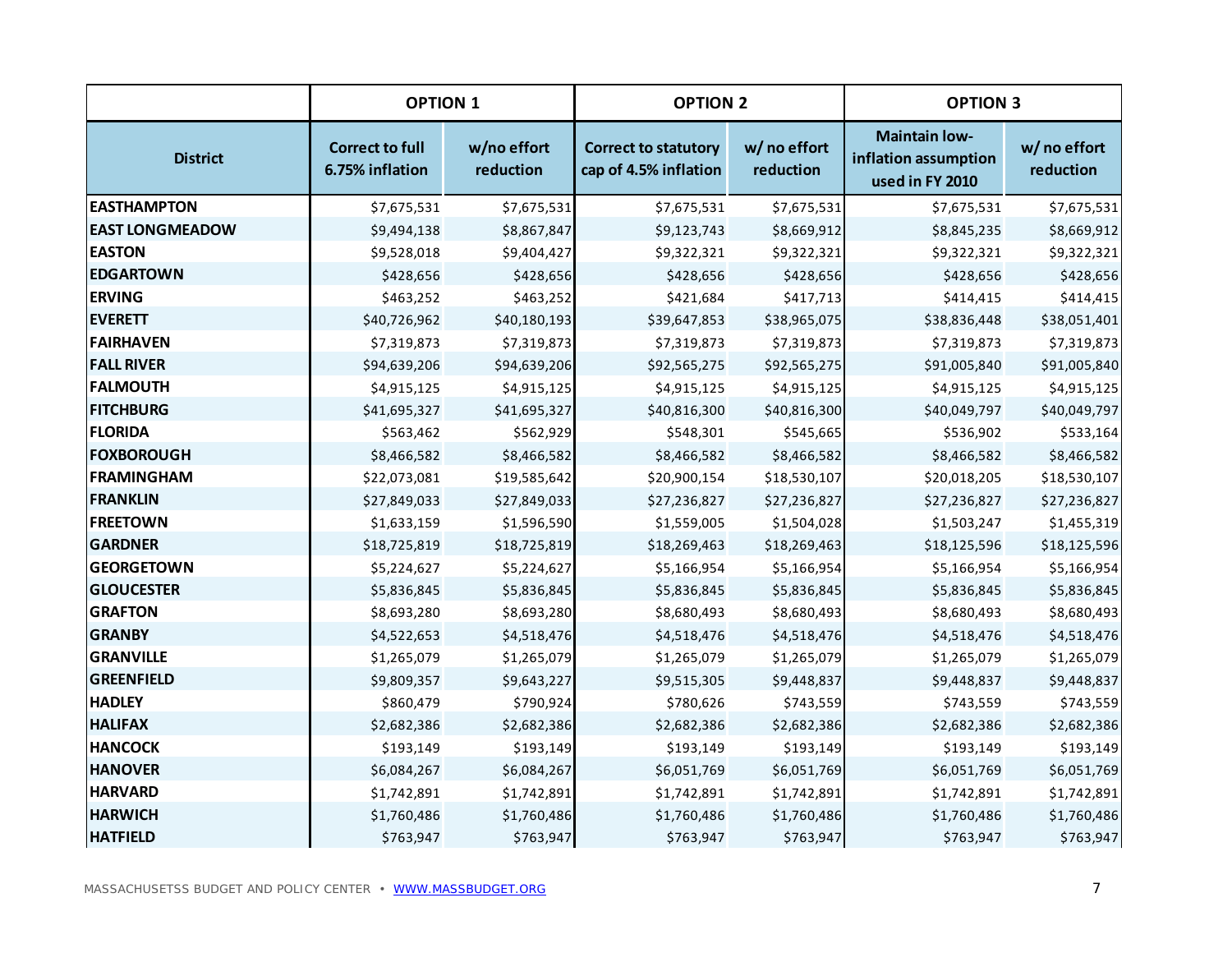|                     | <b>OPTION 1</b>                           |                          | <b>OPTION 2</b>                                      |                           | <b>OPTION 3</b>                                                 |                           |
|---------------------|-------------------------------------------|--------------------------|------------------------------------------------------|---------------------------|-----------------------------------------------------------------|---------------------------|
| <b>District</b>     | <b>Correct to full</b><br>6.75% inflation | w/no effort<br>reduction | <b>Correct to statutory</b><br>cap of 4.5% inflation | w/ no effort<br>reduction | <b>Maintain low-</b><br>inflation assumption<br>used in FY 2010 | w/ no effort<br>reduction |
| <b>HAVERHILL</b>    | \$37,274,860                              | \$37,203,635             | \$36,147,242                                         | \$35,880,242              | \$35,299,361                                                    | \$34,950,505              |
| <b>HINGHAM</b>      | \$6,204,517                               | \$6,204,517              | \$5,666,702                                          | \$5,585,734               | \$5,490,310                                                     | \$5,490,310               |
| <b>HOLBROOK</b>     | \$4,662,701                               | \$4,662,701              | \$4,662,701                                          | \$4,662,701               | \$4,662,701                                                     | \$4,662,701               |
| <b>HOLLAND</b>      | \$902,711                                 | \$902,711                | \$902,711                                            | \$902,711                 | \$902,711                                                       | \$902,711                 |
| <b>HOLLISTON</b>    | \$6,639,123                               | \$6,639,123              | \$6,639,123                                          | \$6,639,123               | \$6,639,123                                                     | \$6,639,123               |
| <b>HOLYOKE</b>      | \$66,949,016                              | \$66,949,016             | \$65,626,262                                         | \$65,626,262              | \$65,626,262                                                    | \$65,626,262              |
| <b>HOPEDALE</b>     | \$5,897,399                               | \$5,897,399              | \$5,897,399                                          | \$5,897,399               | \$5,897,399                                                     | \$5,897,399               |
| <b>HOPKINTON</b>    | \$5,549,292                               | \$5,549,292              | \$5,549,292                                          | \$5,549,292               | \$5,549,292                                                     | \$5,549,292               |
| <b>HUDSON</b>       | \$9,666,605                               | \$9,389,023              | \$9,279,701                                          | \$8,991,685               | \$8,991,685                                                     | \$8,991,685               |
| <b>HULL</b>         | \$3,661,446                               | \$3,661,446              | \$3,661,446                                          | \$3,661,446               | \$3,661,446                                                     | \$3,661,446               |
| <b>IPSWICH</b>      | \$2,929,741                               | \$2,874,134              | \$2,691,663                                          | \$2,595,637               | \$2,595,637                                                     | \$2,595,637               |
| <b>KINGSTON</b>     | \$4,145,351                               | \$4,124,092              | \$3,991,309                                          | \$3,936,676               | \$3,875,482                                                     | \$3,839,519               |
| <b>LAKEVILLE</b>    | \$2,437,799                               | \$2,437,799              | \$2,334,023                                          | \$2,334,023               | \$2,293,483                                                     | \$2,293,483               |
| <b>LANESBOROUGH</b> | \$810,877                                 | \$810,877                | \$810,877                                            | \$810,877                 | \$810,877                                                       | \$810,877                 |
| <b>LAWRENCE</b>     | \$142,925,226                             | \$142,925,226            | \$140,218,562                                        | \$140,218,562             | \$138,183,361                                                   | \$138,183,361             |
| <b>LEE</b>          | \$1,945,251                               | \$1,945,251              | \$1,945,251                                          | \$1,945,251               | \$1,945,251                                                     | \$1,945,251               |
| <b>LEICESTER</b>    | \$9,471,889                               | \$9,471,889              | \$9,324,682                                          | \$9,324,682               | \$9,324,682                                                     | \$9,324,682               |
| <b>LENOX</b>        | \$1,147,186                               | \$1,147,186              | \$1,147,186                                          | \$1,147,186               | \$1,147,186                                                     | \$1,147,186               |
| <b>LEOMINSTER</b>   | \$41,991,425                              | \$41,991,425             | \$40,831,876                                         | \$40,831,876              | \$40,191,283                                                    | \$40,191,283              |
| <b>LEVERETT</b>     | \$270,775                                 | \$270,775                | \$270,775                                            | \$270,775                 | \$270,775                                                       | \$270,775                 |
| <b>LEXINGTON</b>    | \$7,151,074                               | \$7,151,074              | \$7,151,074                                          | \$7,151,074               | \$7,151,074                                                     | \$7,151,074               |
| <b>LINCOLN</b>      | \$728,655                                 | \$728,655                | \$728,655                                            | \$728,655                 | \$728,655                                                       | \$728,655                 |
| <b>LITTLETON</b>    | \$3,623,991                               | \$3,553,092              | \$3,553,092                                          | \$3,553,092               | \$3,553,092                                                     | \$3,553,092               |
| <b>LONGMEADOW</b>   | \$4,167,283                               | \$4,167,283              | \$4,167,283                                          | \$4,167,283               | \$4,167,283                                                     | \$4,167,283               |
| <b>LOWELL</b>       | \$121,711,323                             | \$121,711,323            | \$118,870,799                                        | \$118,870,799             | \$116,734,946                                                   | \$116,734,946             |
| <b>LUDLOW</b>       | \$13,736,279                              | \$13,472,302             | \$13,309,061                                         | \$12,982,621              | \$12,987,826                                                    | \$12,982,621              |
| <b>LUNENBURG</b>    | \$4,937,720                               | \$4,750,327              | \$4,732,343                                          | \$4,586,397               | \$4,586,397                                                     | \$4,586,397               |
| <b>LYNN</b>         | \$120,376,092                             | \$120,376,092            | \$117,509,433                                        | \$117,509,433             | \$115,353,930                                                   | \$115,353,930             |
| <b>LYNNFIELD</b>    | \$3,853,332                               | \$3,853,332              | \$3,853,332                                          | \$3,853,332               | \$3,853,332                                                     | \$3,853,332               |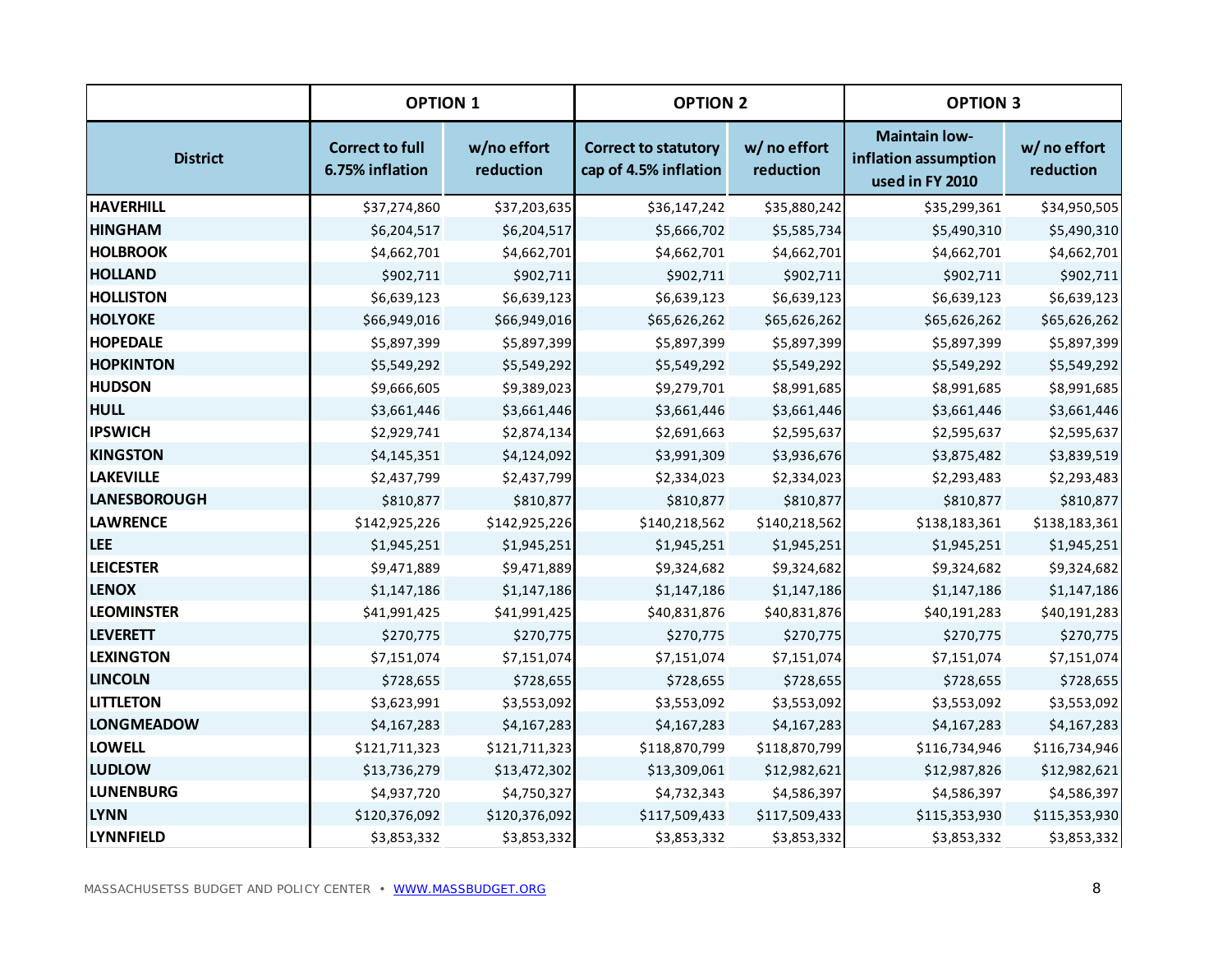|                      | <b>OPTION 1</b>                           |                          | <b>OPTION 2</b>                                      |                           | <b>OPTION 3</b>                                                 |                           |
|----------------------|-------------------------------------------|--------------------------|------------------------------------------------------|---------------------------|-----------------------------------------------------------------|---------------------------|
| <b>District</b>      | <b>Correct to full</b><br>6.75% inflation | w/no effort<br>reduction | <b>Correct to statutory</b><br>cap of 4.5% inflation | w/ no effort<br>reduction | <b>Maintain low-</b><br>inflation assumption<br>used in FY 2010 | w/ no effort<br>reduction |
| <b>MALDEN</b>        | \$42,469,767                              | \$42,469,767             | \$41,167,424                                         | \$41,167,424              | \$40,238,488                                                    | \$40,238,488              |
| MANSFIELD            | \$19,299,626                              | \$18,790,454             | \$18,629,697                                         | \$18,023,025              | \$18,125,964                                                    | \$18,023,025              |
| <b>MARBLEHEAD</b>    | \$4,831,373                               | \$4,831,373              | \$4,613,186                                          | \$4,613,186               | \$4,613,186                                                     | \$4,613,186               |
| <b>MARION</b>        | \$437,764                                 | \$437,764                | \$437,764                                            | \$437,764                 | \$437,764                                                       | \$437,764                 |
| MARLBOROUGH          | \$14,555,024                              | \$13,133,290             | \$13,848,272                                         | \$12,532,518              | \$13,316,850                                                    | \$12,532,518              |
| MARSHFIELD           | \$13,758,600                              | \$13,758,600             | \$13,758,600                                         | \$13,758,600              | \$13,758,600                                                    | \$13,758,600              |
| <b>MASHPEE</b>       | \$4,259,816                               | \$4,259,816              | \$4,259,816                                          | \$4,259,816               | \$4,259,816                                                     | \$4,259,816               |
| <b>MATTAPOISETT</b>  | \$534,396                                 | \$534,396                | \$534,396                                            | \$534,396                 | \$534,396                                                       | \$534,396                 |
| <b>MAYNARD</b>       | \$3,901,864                               | \$3,767,714              | \$3,720,528                                          | \$3,541,461               | \$3,584,179                                                     | \$3,514,528               |
| MEDFIELD             | \$5,699,563                               | \$5,699,563              | \$5,699,563                                          | \$5,699,563               | \$5,699,563                                                     | \$5,699,563               |
| <b>MEDFORD</b>       | \$10,989,793                              | \$10,989,793             | \$10,989,793                                         | \$10,989,793              | \$10,989,793                                                    | \$10,989,793              |
| <b>MEDWAY</b>        | \$10,073,065                              | \$10,038,256             | \$10,038,256                                         | \$10,038,256              | \$10,038,256                                                    | \$10,038,256              |
| <b>MELROSE</b>       | \$7,738,882                               | \$7,738,882              | \$7,399,920                                          | \$7,399,920               | \$7,399,920                                                     | \$7,399,920               |
| <b>METHUEN</b>       | \$39,371,958                              | \$39,371,958             | \$39,371,958                                         | \$39,371,958              | \$39,371,958                                                    | \$39,371,958              |
| <b>MIDDLEBOROUGH</b> | \$17,624,466                              | \$17,624,466             | \$17,035,631                                         | \$17,035,631              | \$16,743,511                                                    | \$16,743,511              |
| <b>MIDDLETON</b>     | \$1,504,299                               | \$1,504,299              | \$1,504,299                                          | \$1,504,299               | \$1,504,299                                                     | \$1,504,299               |
| <b>MILFORD</b>       | \$16,322,516                              | \$15,757,702             | \$15,729,682                                         | \$15,243,774              | \$15,283,918                                                    | \$15,243,774              |
| MILLBURY             | \$6,716,054                               | \$6,659,666              | \$6,659,666                                          | \$6,659,666               | \$6,659,666                                                     | \$6,659,666               |
| <b>MILLIS</b>        | \$4,199,609                               | \$4,078,753              | \$4,043,902                                          | \$4,043,902               | \$4,043,902                                                     | \$4,043,902               |
| <b>MILTON</b>        | \$6,052,597                               | \$6,052,597              | \$5,581,999                                          | \$5,581,999               | \$5,581,999                                                     | \$5,581,999               |
| <b>MONSON</b>        | \$7,464,858                               | \$7,437,909              | \$7,362,349                                          | \$7,362,349               | \$7,362,349                                                     | \$7,362,349               |
| <b>NAHANT</b>        | \$446,964                                 | \$446,964                | \$446,964                                            | \$446,964                 | \$446,964                                                       | \$446,964                 |
| <b>NANTUCKET</b>     | \$1,353,010                               | \$1,353,010              | \$1,353,010                                          | \$1,353,010               | \$1,353,010                                                     | \$1,353,010               |
| <b>NATICK</b>        | \$7,161,718                               | \$7,161,718              | \$7,161,718                                          | \$7,161,718               | \$7,161,718                                                     | \$7,161,718               |
| <b>NEEDHAM</b>       | \$7,697,339                               | \$7,542,656              | \$7,068,188                                          | \$6,719,894               | \$6,719,894                                                     | \$6,719,894               |
| <b>NEW BEDFORD</b>   | \$112,281,316                             | \$112,281,316            | \$109,900,029                                        | \$109,900,029             | \$108,199,711                                                   | \$108,199,711             |
| <b>NEWBURYPORT</b>   | \$3,187,538                               | \$3,187,538              | \$3,187,538                                          | \$3,187,538               | \$3,187,538                                                     | \$3,187,538               |
| <b>NEWTON</b>        | \$14,001,084                              | \$13,604,539             | \$13,604,539                                         | \$13,604,539              | \$13,604,539                                                    | \$13,604,539              |
| <b>NORFOLK</b>       | \$3,280,547                               | \$3,280,547              | \$3,280,547                                          | \$3,280,547               | \$3,280,547                                                     | \$3,280,547               |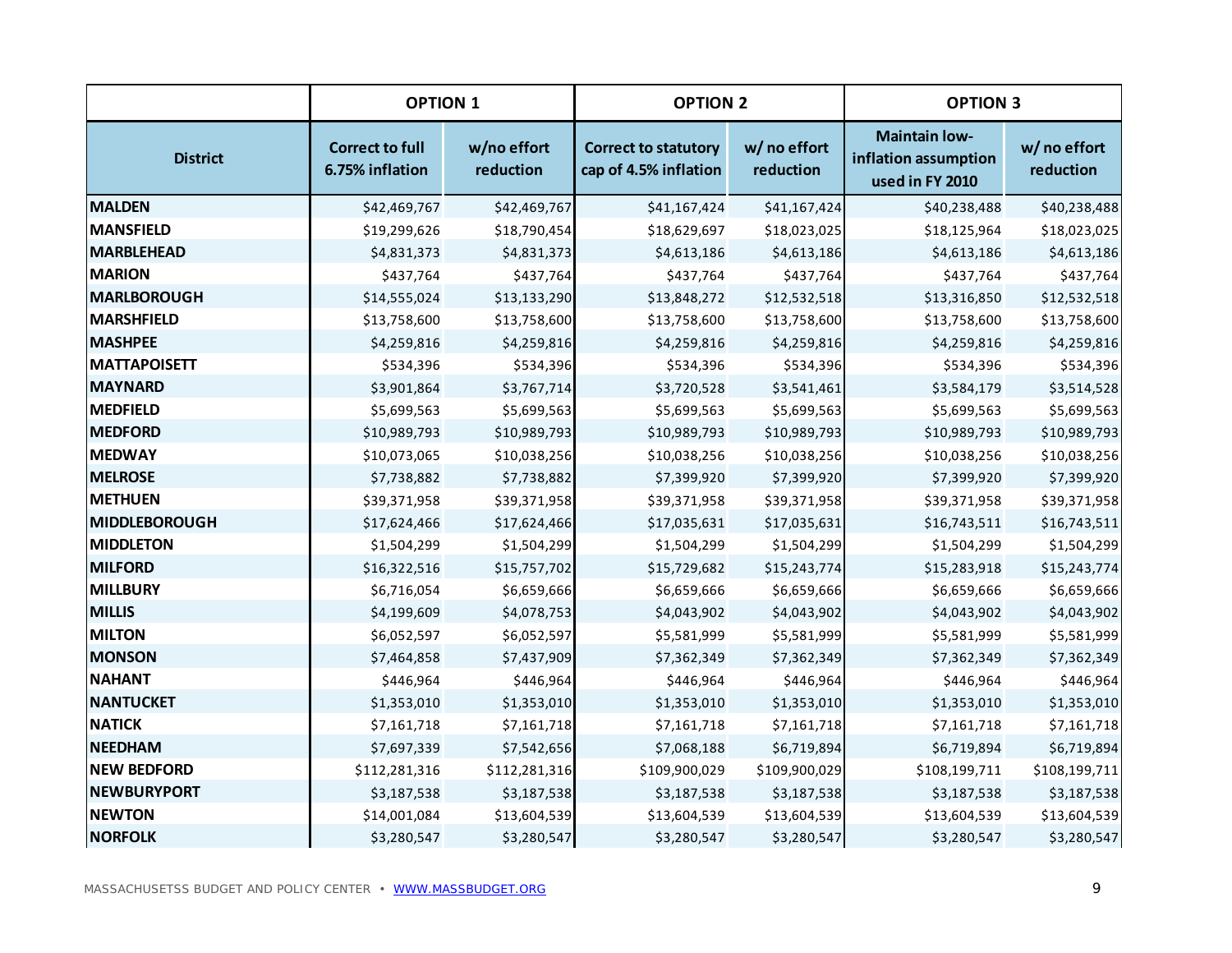|                           | <b>OPTION 1</b>                           |                          | <b>OPTION 2</b>                                      |                           | <b>OPTION 3</b>                                                 |                           |
|---------------------------|-------------------------------------------|--------------------------|------------------------------------------------------|---------------------------|-----------------------------------------------------------------|---------------------------|
| <b>District</b>           | <b>Correct to full</b><br>6.75% inflation | w/no effort<br>reduction | <b>Correct to statutory</b><br>cap of 4.5% inflation | w/ no effort<br>reduction | <b>Maintain low-</b><br>inflation assumption<br>used in FY 2010 | w/ no effort<br>reduction |
| <b>NORTH ADAMS</b>        | \$13,608,414                              | \$13,608,414             | \$13,608,414                                         | \$13,608,414              | \$13,608,414                                                    | \$13,608,414              |
| <b>NORTHAMPTON</b>        | \$6,939,678                               | \$6,939,678              | \$6,939,678                                          | \$6,939,678               | \$6,939,678                                                     | \$6,939,678               |
| <b>NORTH ANDOVER</b>      | \$6,211,212                               | \$6,211,212              | \$6,211,212                                          | \$6,211,212               | \$6,211,212                                                     | \$6,211,212               |
| <b>NORTH ATTLEBOROUGH</b> | \$19,804,499                              | \$19,804,499             | \$19,804,499                                         | \$19,804,499              | \$19,804,499                                                    | \$19,804,499              |
| <b>NORTHBOROUGH</b>       | \$3,530,139                               | \$3,357,924              | \$3,357,924                                          | \$3,357,924               | \$3,357,924                                                     | \$3,357,924               |
| <b>NORTHBRIDGE</b>        | \$14,353,123                              | \$14,353,123             | \$14,020,208                                         | \$14,020,208              | \$13,709,436                                                    | \$13,709,436              |
| <b>NORTH BROOKFIELD</b>   | \$4,188,069                               | \$4,188,069              | \$4,188,069                                          | \$4,188,069               | \$4,188,069                                                     | \$4,188,069               |
| <b>NORTH READING</b>      | \$6,550,455                               | \$6,550,455              | \$6,550,455                                          | \$6,550,455               | \$6,550,455                                                     | \$6,550,455               |
| <b>NORTON</b>             | \$12,319,416                              | \$12,319,416             | \$12,319,416                                         | \$12,319,416              | \$12,319,416                                                    | \$12,319,416              |
| <b>NORWELL</b>            | \$3,215,397                               | \$3,109,624              | \$3,050,874                                          | \$3,050,874               | \$3,050,874                                                     | \$3,050,874               |
| <b>NORWOOD</b>            | \$4,876,693                               | \$4,876,693              | \$4,876,693                                          | \$4,876,693               | \$4,876,693                                                     | \$4,876,693               |
| <b>OAK BLUFFS</b>         | \$622,304                                 | \$622,304                | \$622,304                                            | \$622,304                 | \$622,304                                                       | \$622,304                 |
| <b>ORANGE</b>             | \$5,190,156                               | \$5,190,156              | \$5,190,156                                          | \$5,190,156               | \$5,190,156                                                     | \$5,190,156               |
| <b>ORLEANS</b>            | \$240,997                                 | \$240,997                | \$240,997                                            | \$240,997                 | \$240,997                                                       | \$240,997                 |
| <b>OXFORD</b>             | \$10,082,596                              | \$10,078,379             | \$9,792,303                                          | \$9,742,211               | \$9,574,026                                                     | \$9,489,439               |
| <b>PALMER</b>             | \$10,667,757                              | \$10,667,757             | \$10,667,757                                         | \$10,667,757              | \$10,667,757                                                    | \$10,667,757              |
| <b>PEABODY</b>            | \$18,927,101                              | \$18,927,101             | \$18,927,101                                         | \$18,927,101              | \$18,927,101                                                    | \$18,927,101              |
| PELHAM                    | \$219,365                                 | \$219,365                | \$219,365                                            | \$219,365                 | \$219,365                                                       | \$219,365                 |
| <b>PEMBROKE</b>           | \$13,334,829                              | \$13,285,502             | \$12,975,637                                         | \$12,975,637              | \$12,975,637                                                    | \$12,975,637              |
| <b>PETERSHAM</b>          | \$424,655                                 | \$424,655                | \$424,655                                            | \$424,655                 | \$424,655                                                       | \$424,655                 |
| PITTSFIELD                | \$38,002,926                              | \$37,828,395             | \$36,977,854                                         | \$36,662,898              | \$36,207,079                                                    | \$35,861,158              |
| PLAINVILLE                | \$2,602,078                               | \$2,595,186              | \$2,554,741                                          | \$2,554,741               | \$2,554,741                                                     | \$2,554,741               |
| PLYMOUTH                  | \$23,911,417                              | \$22,844,487             | \$22,733,919                                         | \$21,944,821              | \$21,944,821                                                    | \$21,944,821              |
| <b>PLYMPTON</b>           | \$627,946                                 | \$589,428                | \$597,652                                            | \$559,151                 | \$574,874                                                       | \$559,151                 |
| <b>PROVINCETOWN</b>       | \$261,684                                 | \$261,684                | \$261,684                                            | \$261,684                 | \$261,684                                                       | \$261,684                 |
| <b>QUINCY</b>             | \$20,787,865                              | \$20,611,176             | \$19,455,570                                         | \$19,320,132              | \$19,320,132                                                    | \$19,320,132              |
| <b>RANDOLPH</b>           | \$11,726,325                              | \$11,464,201             | \$11,464,201                                         | \$11,464,201              | \$11,464,201                                                    | \$11,464,201              |
| <b>READING</b>            | \$9,979,701                               | \$9,979,701              | \$9,622,140                                          | \$9,622,140               | \$9,622,140                                                     | \$9,622,140               |
| <b>REVERE</b>             | \$40,877,903                              | \$40,877,903             | \$39,645,350                                         | \$39,645,350              | \$38,718,567                                                    | \$38,718,567              |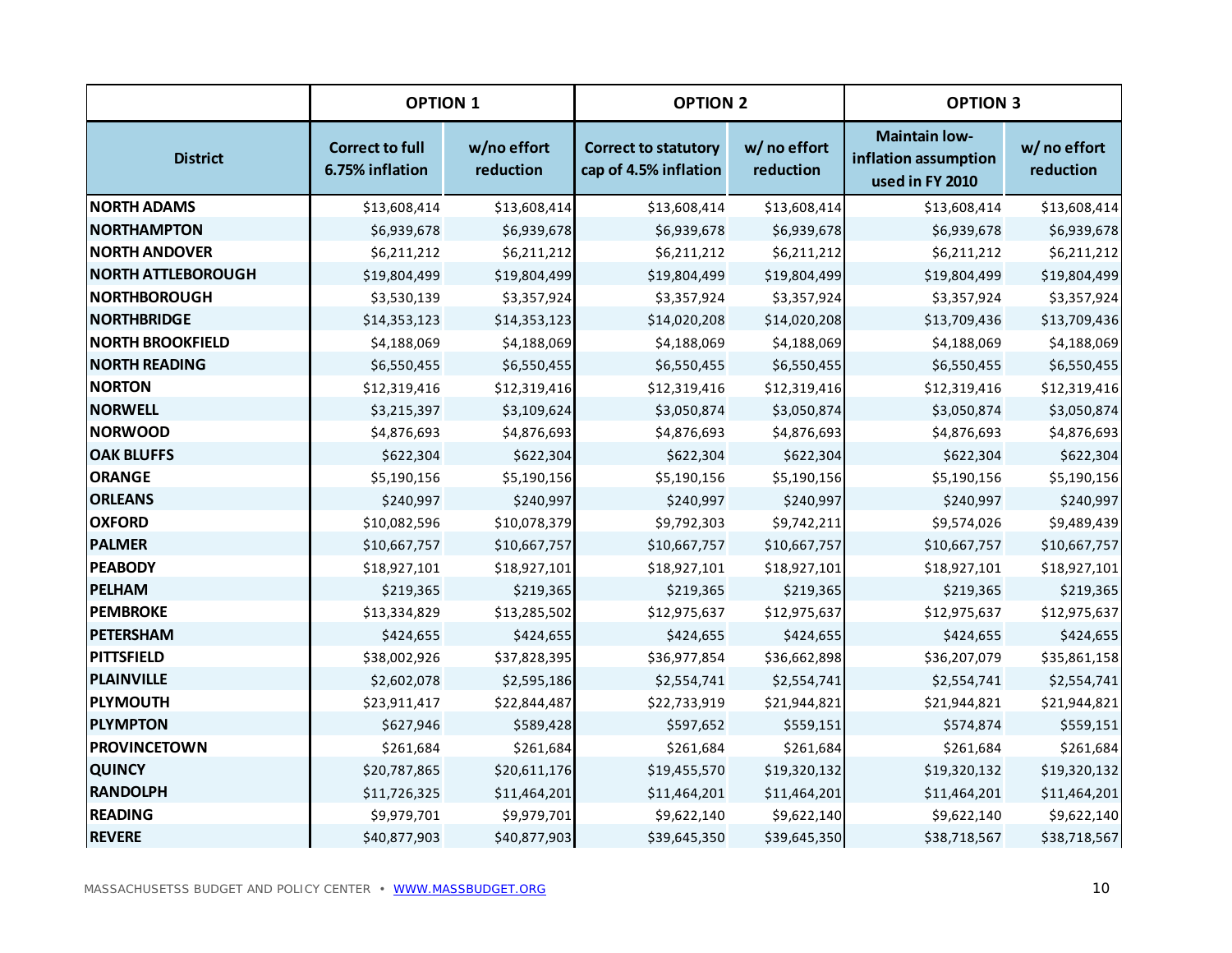|                     | <b>OPTION 1</b>                           |                          | <b>OPTION 2</b>                                      |                           | <b>OPTION 3</b>                                                 |                           |
|---------------------|-------------------------------------------|--------------------------|------------------------------------------------------|---------------------------|-----------------------------------------------------------------|---------------------------|
| <b>District</b>     | <b>Correct to full</b><br>6.75% inflation | w/no effort<br>reduction | <b>Correct to statutory</b><br>cap of 4.5% inflation | w/ no effort<br>reduction | <b>Maintain low-</b><br>inflation assumption<br>used in FY 2010 | w/ no effort<br>reduction |
| <b>RICHMOND</b>     | \$335,185                                 | \$335,185                | \$335,185                                            | \$335,185                 | \$335,185                                                       | \$335,185                 |
| <b>ROCHESTER</b>    | \$1,733,732                               | \$1,729,890              | \$1,729,890                                          | \$1,729,890               | \$1,729,890                                                     | \$1,729,890               |
| <b>ROCKLAND</b>     | \$10,119,723                              | \$10,119,723             | \$10,119,723                                         | \$10,119,723              | \$10,119,723                                                    | \$10,119,723              |
| <b>ROCKPORT</b>     | \$1,289,754                               | \$1,289,754              | \$1,289,754                                          | \$1,289,754               | \$1,289,754                                                     | \$1,289,754               |
| <b>ROWE</b>         | \$68,606                                  | \$68,606                 | \$68,606                                             | \$68,606                  | \$68,606                                                        | \$68,606                  |
| <b>SALEM</b>        | \$18,579,015                              | \$17,981,317             | \$17,849,557                                         | \$17,091,977              | \$17,301,060                                                    | \$16,424,223              |
| <b>SANDWICH</b>     | \$6,466,418                               | \$6,466,418              | \$6,466,418                                          | \$6,466,418               | \$6,466,418                                                     | \$6,466,418               |
| <b>SAUGUS</b>       | \$3,943,291                               | \$3,943,291              | \$3,943,291                                          | \$3,943,291               | \$3,943,291                                                     | \$3,943,291               |
| <b>SAVOY</b>        | \$506,084                                 | \$506,084                | \$506,084                                            | \$506,084                 | \$506,084                                                       | \$506,084                 |
| <b>SCITUATE</b>     | \$4,919,625                               | \$4,919,625              | \$4,900,359                                          | \$4,900,359               | \$4,900,359                                                     | \$4,900,359               |
| <b>SEEKONK</b>      | \$4,332,434                               | \$4,332,434              | \$4,332,434                                          | \$4,332,434               | \$4,332,434                                                     | \$4,332,434               |
| <b>SHARON</b>       | \$7,010,635                               | \$7,010,635              | \$6,558,533                                          | \$6,558,533               | \$6,558,533                                                     | \$6,558,533               |
| <b>SHERBORN</b>     | \$506,905                                 | \$506,905                | \$506,905                                            | \$506,905                 | \$506,905                                                       | \$506,905                 |
| <b>SHIRLEY</b>      | \$4,219,088                               | \$4,219,088              | \$4,219,088                                          | \$4,219,088               | \$4,219,088                                                     | \$4,219,088               |
| <b>SHREWSBURY</b>   | \$18,946,504                              | \$18,946,504             | \$18,772,980                                         | \$18,772,980              | \$18,772,980                                                    | \$18,772,980              |
| <b>SHUTESBURY</b>   | \$579,959                                 | \$579,959                | \$579,959                                            | \$579,959                 | \$579,959                                                       | \$579,959                 |
| <b>SOMERSET</b>     | \$5,851,123                               | \$5,170,465              | \$5,535,600                                          | \$5,061,709               | \$5,298,350                                                     | \$5,061,709               |
| <b>SOMERVILLE</b>   | \$19,377,907                              | \$19,377,907             | \$19,377,907                                         | \$19,377,907              | \$19,377,907                                                    | \$19,377,907              |
| <b>SOUTHAMPTON</b>  | \$2,459,335                               | \$2,459,335              | \$2,459,335                                          | \$2,459,335               | \$2,459,335                                                     | \$2,459,335               |
| <b>SOUTHBOROUGH</b> | \$2,692,116                               | \$2,692,116              | \$2,692,116                                          | \$2,692,116               | \$2,692,116                                                     | \$2,692,116               |
| <b>SOUTHBRIDGE</b>  | \$16,709,159                              | \$16,657,649             | \$16,316,457                                         | \$16,227,605              | \$16,021,175                                                    | \$15,904,245              |
| <b>SOUTH HADLEY</b> | \$7,851,476                               | \$7,695,013              | \$7,653,167                                          | \$7,653,167               | \$7,653,167                                                     | \$7,653,167               |
| <b>SPRINGFIELD</b>  | \$277,785,029                             | \$277,785,029            | \$272,110,680                                        | \$272,110,680             | \$267,844,012                                                   | \$267,844,012             |
| <b>STONEHAM</b>     | \$3,604,100                               | \$3,389,132              | \$3,374,873                                          | \$3,374,873               | \$3,374,873                                                     | \$3,374,873               |
| <b>STOUGHTON</b>    | \$12,777,612                              | \$12,406,213             | \$12,406,213                                         | \$12,406,213              | \$12,406,213                                                    | \$12,406,213              |
| <b>STURBRIDGE</b>   | \$2,385,781                               | \$2,320,297              | \$2,284,700                                          | \$2,268,636               | \$2,268,636                                                     | \$2,268,636               |
| <b>SUDBURY</b>      | \$4,266,341                               | \$4,266,341              | \$4,266,341                                          | \$4,266,341               | \$4,266,341                                                     | \$4,266,341               |
| <b>SUNDERLAND</b>   | \$838,578                                 | \$838,578                | \$838,578                                            | \$838,578                 | \$838,578                                                       | \$838,578                 |
| <b>SUTTON</b>       | \$5,174,515                               | \$5,174,515              | \$5,174,515                                          | \$5,174,515               | \$5,174,515                                                     | \$5,174,515               |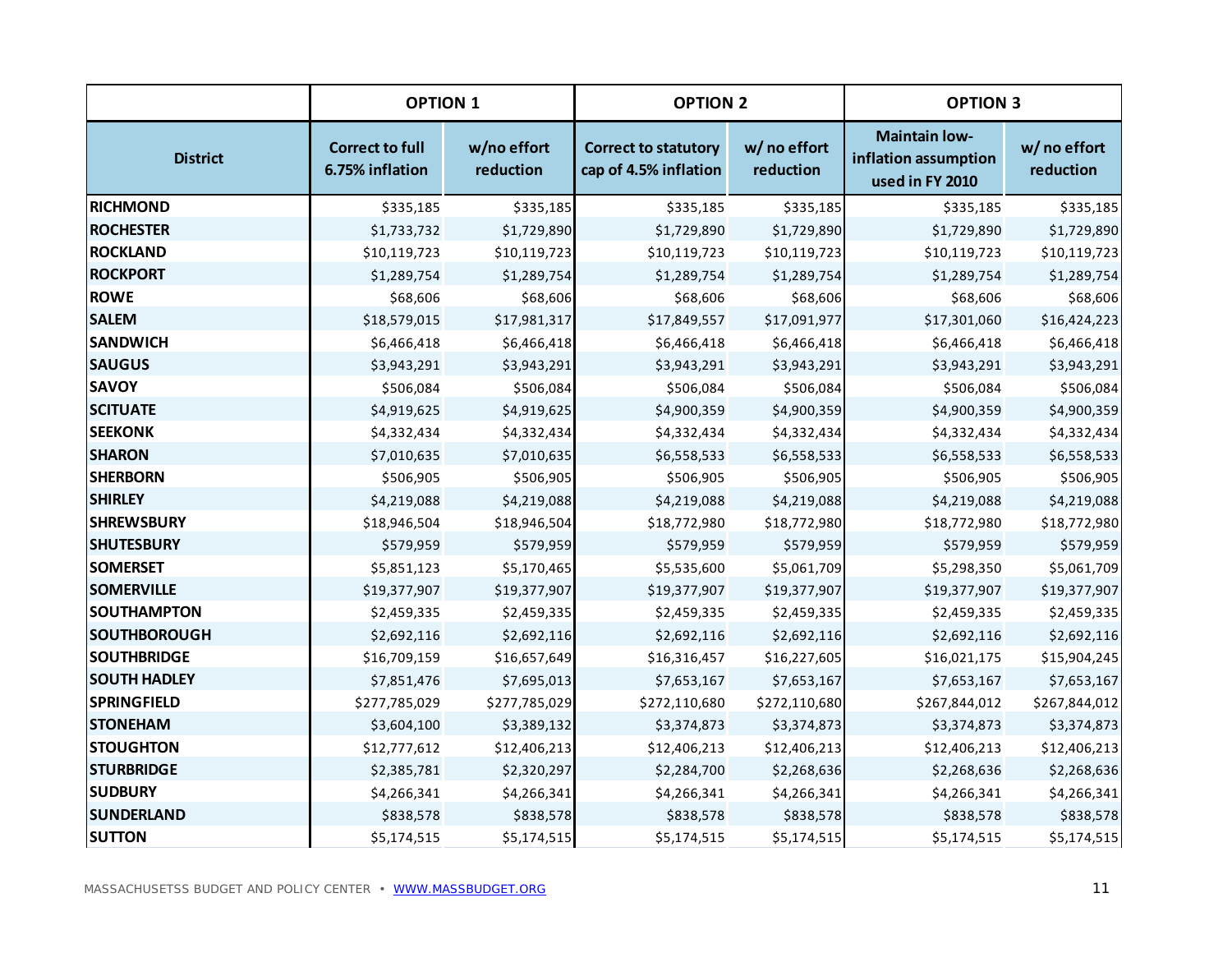|                         | <b>OPTION 1</b>                           |                          | <b>OPTION 2</b>                                      |                           | <b>OPTION 3</b>                                                 |                           |
|-------------------------|-------------------------------------------|--------------------------|------------------------------------------------------|---------------------------|-----------------------------------------------------------------|---------------------------|
| <b>District</b>         | <b>Correct to full</b><br>6.75% inflation | w/no effort<br>reduction | <b>Correct to statutory</b><br>cap of 4.5% inflation | w/ no effort<br>reduction | <b>Maintain low-</b><br>inflation assumption<br>used in FY 2010 | w/ no effort<br>reduction |
| <b>SWAMPSCOTT</b>       | \$2,618,721                               | \$2,600,669              | \$2,600,669                                          | \$2,600,669               | \$2,600,669                                                     | \$2,600,669               |
| <b>SWANSEA</b>          | \$5,055,892                               | \$5,055,892              | \$4,782,574                                          | \$4,782,574               | \$4,782,574                                                     | \$4,782,574               |
| <b>TAUNTON</b>          | \$46,641,698                              | \$46,641,698             | \$45,275,414                                         | \$45,275,414              | \$44,701,978                                                    | \$44,701,978              |
| <b>TEWKSBURY</b>        | \$12,491,404                              | \$12,491,404             | \$12,491,404                                         | \$12,491,404              | \$12,491,404                                                    | \$12,491,404              |
| <b>TISBURY</b>          | \$385,968                                 | \$385,968                | \$385,968                                            | \$385,968                 | \$385,968                                                       | \$385,968                 |
| <b>TOPSFIELD</b>        | \$1,040,424                               | \$1,040,424              | \$1,040,424                                          | \$1,040,424               | \$1,040,424                                                     | \$1,040,424               |
| <b>TRURO</b>            | \$248,931                                 | \$248,931                | \$248,931                                            | \$248,931                 | \$248,931                                                       | \$248,931                 |
| <b>TYNGSBOROUGH</b>     | \$7,058,518                               | \$7,058,518              | \$7,058,518                                          | \$7,058,518               | \$7,058,518                                                     | \$7,058,518               |
| <b>UXBRIDGE</b>         | \$9,075,335                               | \$9,075,335              | \$9,075,335                                          | \$9,075,335               | \$9,075,335                                                     | \$9,075,335               |
| <b>WAKEFIELD</b>        | \$4,944,545                               | \$4,862,582              | \$4,862,582                                          | \$4,862,582               | \$4,862,582                                                     | \$4,862,582               |
| <b>WALES</b>            | \$741,183                                 | \$730,340                | \$720,066                                            | \$706,136                 | \$704,187                                                       | \$687,937                 |
| <b>WALPOLE</b>          | \$7,207,194                               | \$7,207,194              | \$7,207,194                                          | \$7,207,194               | \$7,207,194                                                     | \$7,207,194               |
| <b>WALTHAM</b>          | \$7,167,957                               | \$7,167,957              | \$7,167,957                                          | \$7,167,957               | \$7,167,957                                                     | \$7,167,957               |
| <b>WARE</b>             | \$8,629,133                               | \$8,629,133              | \$8,384,606                                          | \$8,379,061               | \$8,217,952                                                     | \$8,191,027               |
| <b>WAREHAM</b>          | \$12,492,411                              | \$12,492,411             | \$12,397,755                                         | \$12,397,755              | \$12,397,755                                                    | \$12,397,755              |
| <b>WATERTOWN</b>        | \$3,279,907                               | \$3,279,907              | \$3,279,907                                          | \$3,279,907               | \$3,279,907                                                     | \$3,279,907               |
| <b>WAYLAND</b>          | \$3,189,269                               | \$3,189,269              | \$3,189,269                                          | \$3,189,269               | \$3,189,269                                                     | \$3,189,269               |
| <b>WEBSTER</b>          | \$10,317,517                              | \$10,317,517             | \$9,958,909                                          | \$9,958,909               | \$9,689,263                                                     | \$9,689,263               |
| <b>WELLESLEY</b>        | \$7,303,710                               | \$7,303,710              | \$7,303,710                                          | \$7,303,710               | \$7,303,710                                                     | \$7,303,710               |
| <b>WELLFLEET</b>        | \$148,389                                 | \$148,389                | \$148,389                                            | \$148,389                 | \$148,389                                                       | \$148,389                 |
| <b>WESTBOROUGH</b>      | \$4,800,031                               | \$4,265,431              | \$4,376,292                                          | \$4,265,431               | \$4,265,431                                                     | \$4,265,431               |
| <b>WEST BOYLSTON</b>    | \$2,844,146                               | \$2,844,146              | \$2,844,146                                          | \$2,844,146               | \$2,844,146                                                     | \$2,844,146               |
| <b>WEST BRIDGEWATER</b> | \$2,433,592                               | \$2,265,138              | \$2,297,910                                          | \$2,265,138               | \$2,265,138                                                     | \$2,265,138               |
| <b>WESTFIELD</b>        | \$34,147,190                              | \$34,037,447             | \$33,217,525                                         | \$33,006,189              | \$33,006,189                                                    | \$33,006,189              |
| <b>WESTFORD</b>         | \$16,085,340                              | \$16,085,340             | \$16,085,340                                         | \$16,085,340              | \$16,085,340                                                    | \$16,085,340              |
| <b>WESTHAMPTON</b>      | \$459,409                                 | \$448,667                | \$448,667                                            | \$448,667                 | \$448,667                                                       | \$448,667                 |
| <b>WESTON</b>           | \$2,454,024                               | \$2,454,024              | \$2,454,024                                          | \$2,454,024               | \$2,454,024                                                     | \$2,454,024               |
| <b>WESTPORT</b>         | \$4,213,254                               | \$4,213,254              | \$4,213,254                                          | \$4,213,254               | \$4,213,254                                                     | \$4,213,254               |
| <b>WEST SPRINGFIELD</b> | \$19,564,412                              | \$19,046,966             | \$18,955,849                                         | \$18,339,228              | \$18,498,257                                                    | \$18,182,600              |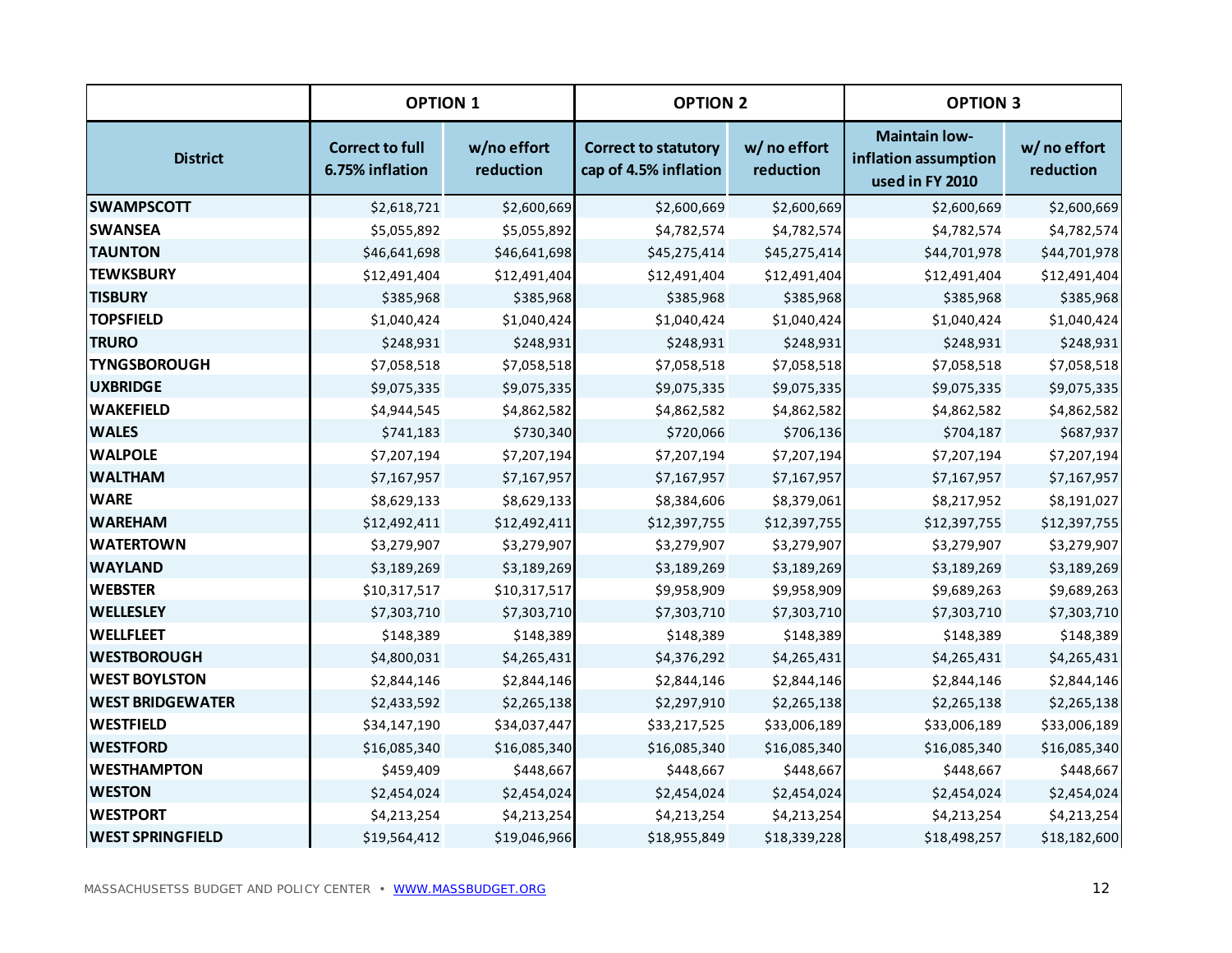|                               | <b>OPTION 1</b>                           |                          | <b>OPTION 2</b>                                      |                           | <b>OPTION 3</b>                                                 |                           |
|-------------------------------|-------------------------------------------|--------------------------|------------------------------------------------------|---------------------------|-----------------------------------------------------------------|---------------------------|
| <b>District</b>               | <b>Correct to full</b><br>6.75% inflation | w/no effort<br>reduction | <b>Correct to statutory</b><br>cap of 4.5% inflation | w/ no effort<br>reduction | <b>Maintain low-</b><br>inflation assumption<br>used in FY 2010 | w/ no effort<br>reduction |
| <b>WESTWOOD</b>               | \$3,830,412                               | \$3,830,412              | \$3,830,412                                          | \$3,830,412               | \$3,830,412                                                     | \$3,830,412               |
| <b>WEYMOUTH</b>               | \$23,266,857                              | \$23,266,857             | \$22,886,339                                         | \$22,886,339              | \$22,886,339                                                    | \$22,886,339              |
| <b>WHATELY</b>                | \$243,480                                 | \$240,060                | \$240,060                                            | \$240,060                 | \$240,060                                                       | \$240,060                 |
| <b>WILLIAMSBURG</b>           | \$444,983                                 | \$413,380                | \$421,144                                            | \$413,380                 | \$413,380                                                       | \$413,380                 |
| <b>WILLIAMSTOWN</b>           | \$908,007                                 | \$908,007                | \$908,007                                            | \$908,007                 | \$908,007                                                       | \$908,007                 |
| <b>WILMINGTON</b>             | \$11,219,881                              | \$10,199,293             | \$10,711,889                                         | \$9,860,382               | \$10,329,920                                                    | \$9,860,382               |
| <b>WINCHENDON</b>             | \$11,522,369                              | \$11,522,369             | \$11,272,207                                         | \$11,272,207              | \$11,272,207                                                    | \$11,272,207              |
| <b>WINCHESTER</b>             | \$6,838,375                               | \$6,838,375              | \$6,196,832                                          | \$6,196,832               | \$5,796,086                                                     | \$5,714,443               |
| <b>WINTHROP</b>               | \$4,919,390                               | \$4,919,390              | \$4,877,626                                          | \$4,877,626               | \$4,877,626                                                     | \$4,877,626               |
| <b>WOBURN</b>                 | \$6,436,603                               | \$6,311,028              | \$6,311,028                                          | \$6,311,028               | \$6,311,028                                                     | \$6,311,028               |
| <b>WORCESTER</b>              | \$200,574,774                             | \$200,574,774            | \$195,402,186                                        | \$195,402,186             | \$191,512,804                                                   | \$191,512,804             |
| <b>WRENTHAM</b>               | \$3,588,888                               | \$3,588,888              | \$3,588,888                                          | \$3,588,888               | \$3,588,888                                                     | \$3,588,888               |
| <b>NORTHAMPTON SMITH</b>      | \$898,144                                 | \$898,144                | \$898,144                                            | \$898,144                 | \$898,144                                                       | \$898,144                 |
| <b>ACTON BOXBOROUGH</b>       | \$7,155,806                               | \$7,067,527              | \$7,067,527                                          | \$7,067,527               | \$7,067,527                                                     | \$7,067,527               |
| <b>ADAMS CHESHIRE</b>         | \$10,157,256                              | \$10,157,256             | \$9,890,846                                          | \$9,890,846               | \$9,848,519                                                     | \$9,848,519               |
| <b>AMHERST PELHAM</b>         | \$9,298,521                               | \$9,298,521              | \$9,298,521                                          | \$9,298,521               | \$9,298,521                                                     | \$9,298,521               |
| <b>ASHBURNHAM WESTMINSTER</b> | \$10,546,844                              | \$10,537,848             | \$10,201,562                                         | \$10,155,040              | \$10,075,982                                                    | \$10,075,982              |
| <b>ATHOL ROYALSTON</b>        | \$17,210,920                              | \$17,210,920             | \$17,210,920                                         | \$17,210,920              | \$17,210,920                                                    | \$17,210,920              |
| <b>BERKSHIRE HILLS</b>        | \$2,694,998                               | \$2,694,998              | \$2,694,998                                          | \$2,694,998               | \$2,694,998                                                     | \$2,694,998               |
| <b>BERLIN BOYLSTON</b>        | \$884,182                                 | \$884,182                | \$884,182                                            | \$884,182                 | \$884,182                                                       | \$884,182                 |
| <b>BLACKSTONE MILLVILLE</b>   | \$10,876,085                              | \$10,876,085             | \$10,659,855                                         | \$10,659,855              | \$10,659,855                                                    | \$10,659,855              |
| <b>BRIDGEWATER RAYNHAM</b>    | \$20,961,288                              | \$20,961,288             | \$20,333,453                                         | \$20,333,453              | \$20,333,453                                                    | \$20,333,453              |
| <b>CHESTERFIELD GOSHEN</b>    | \$727,052                                 | \$727,052                | \$727,052                                            | \$727,052                 | \$727,052                                                       | \$727,052                 |
| <b>CENTRAL BERKSHIRE</b>      | \$8,453,585                               | \$8,453,585              | \$8,453,585                                          | \$8,453,585               | \$8,453,585                                                     | \$8,453,585               |
| <b>CONCORD CARLISLE</b>       | \$1,811,412                               | \$1,811,412              | \$1,811,412                                          | \$1,811,412               | \$1,811,412                                                     | \$1,811,412               |
| <b>DENNIS YARMOUTH</b>        | \$6,494,054                               | \$6,494,054              | \$6,494,054                                          | \$6,494,054               | \$6,494,054                                                     | \$6,494,054               |
| <b>DIGHTON REHOBOTH</b>       | \$12,364,890                              | \$12,364,890             | \$12,364,890                                         | \$12,364,890              | \$12,364,890                                                    | \$12,364,890              |
| <b>DOVER SHERBORN</b>         | \$1,378,750                               | \$1,378,750              | \$1,378,750                                          | \$1,378,750               | \$1,378,750                                                     | \$1,378,750               |
| <b>DUDLEY CHARLTON</b>        | \$24,616,301                              | \$24,616,301             | \$23,946,246                                         | \$23,946,246              | \$23,818,661                                                    | \$23,818,661              |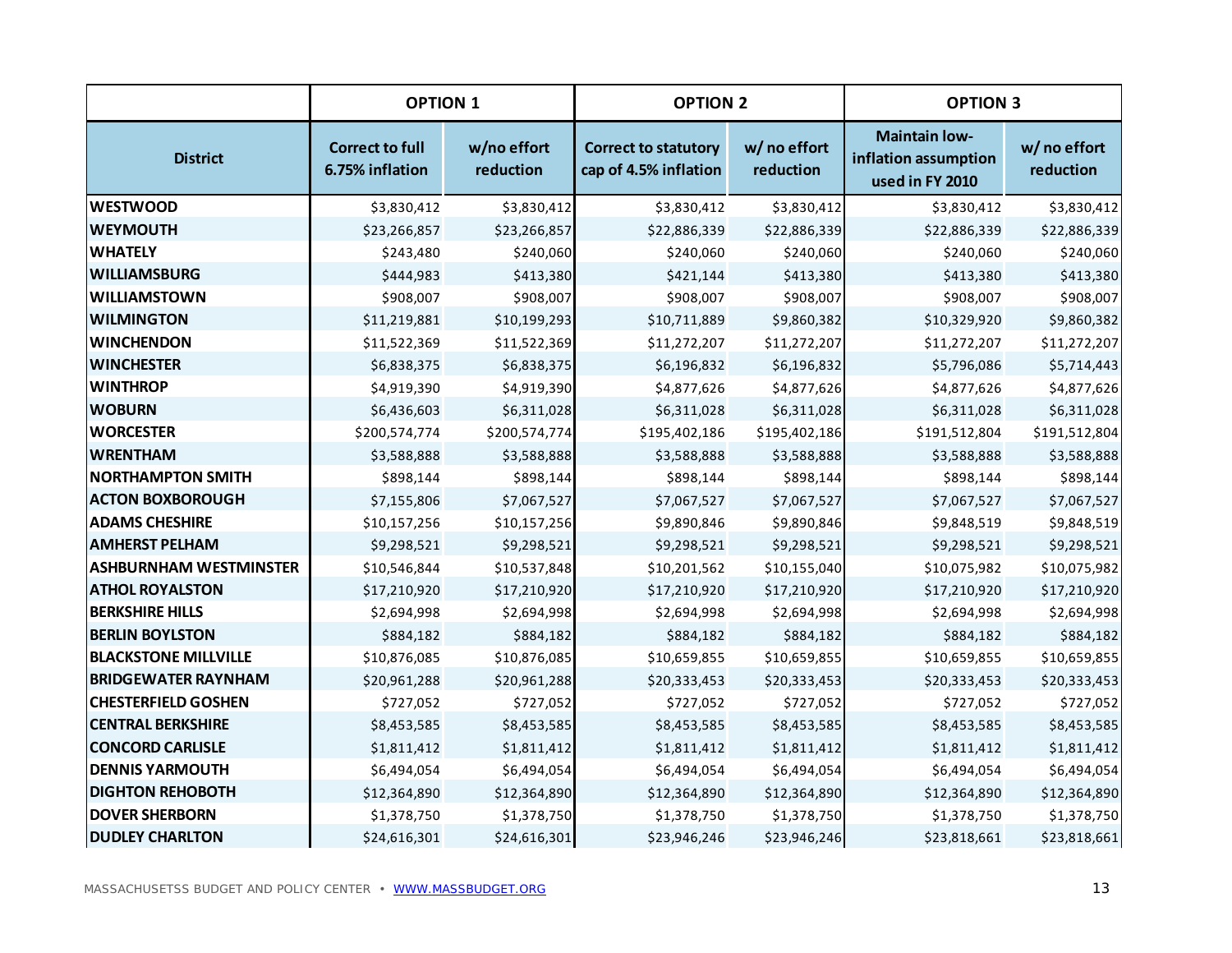|                            | <b>OPTION 1</b>                           |                          | <b>OPTION 2</b>                                      |                           | <b>OPTION 3</b>                                                 |                           |
|----------------------------|-------------------------------------------|--------------------------|------------------------------------------------------|---------------------------|-----------------------------------------------------------------|---------------------------|
| <b>District</b>            | <b>Correct to full</b><br>6.75% inflation | w/no effort<br>reduction | <b>Correct to statutory</b><br>cap of 4.5% inflation | w/ no effort<br>reduction | <b>Maintain low-</b><br>inflation assumption<br>used in FY 2010 | w/ no effort<br>reduction |
| <b>NAUSET</b>              | \$3,249,357                               | \$3,249,357              | \$3,249,357                                          | \$3,249,357               | \$3,249,357                                                     | \$3,249,357               |
| <b>FARMINGTON RIVER</b>    | \$389,731                                 | \$389,731                | \$389,731                                            | \$389,731                 | \$389,731                                                       | \$389,731                 |
| <b>FREETOWN LAKEVILLE</b>  | \$7,117,222                               | \$7,117,222              | \$7,117,222                                          | \$7,117,222               | \$7,117,222                                                     | \$7,117,222               |
| <b>FRONTIER</b>            | \$2,742,978                               | \$2,742,978              | \$2,742,978                                          | \$2,742,978               | \$2,742,978                                                     | \$2,742,978               |
| <b>GATEWAY</b>             | \$5,631,940                               | \$5,631,940              | \$5,631,940                                          | \$5,631,940               | \$5,631,940                                                     | \$5,631,940               |
| <b>GROTON DUNSTABLE</b>    | \$10,424,097                              | \$10,424,097             | \$10,424,097                                         | \$10,424,097              | \$10,424,097                                                    | \$10,424,097              |
| <b>GILL MONTAGUE</b>       | \$6,052,188                               | \$6,052,188              | \$6,052,188                                          | \$6,052,188               | \$6,052,188                                                     | \$6,052,188               |
| <b>HAMILTON WENHAM</b>     | \$3,298,614                               | \$3,298,614              | \$3,298,614                                          | \$3,298,614               | \$3,298,614                                                     | \$3,298,614               |
| <b>HAMPDEN WILBRAHAM</b>   | \$11,827,137                              | \$11,498,277             | \$11,365,047                                         | \$11,262,597              | \$11,262,597                                                    | \$11,262,597              |
| <b>HAMPSHIRE</b>           | \$3,126,475                               | \$3,126,475              | \$3,126,475                                          | \$3,126,475               | \$3,126,475                                                     | \$3,126,475               |
| <b>HAWLEMONT</b>           | \$612,261                                 | \$612,261                | \$612,261                                            | \$612,261                 | \$612,261                                                       | \$612,261                 |
| <b>KING PHILIP</b>         | \$7,124,645                               | \$7,124,645              | \$7,124,645                                          | \$7,124,645               | \$7,124,645                                                     | \$7,124,645               |
| <b>LINCOLN SUDBURY</b>     | \$2,549,347                               | \$2,549,347              | \$2,549,347                                          | \$2,549,347               | \$2,549,347                                                     | \$2,549,347               |
| <b>MANCHESTER ESSEX</b>    | \$1,827,323                               | \$1,741,345              | \$1,668,991                                          | \$1,616,681               | \$1,616,681                                                     | \$1,616,681               |
| <b>MARTHAS VINEYARD</b>    | \$2,729,764                               | \$2,729,764              | \$2,729,764                                          | \$2,729,764               | \$2,729,764                                                     | \$2,729,764               |
| <b>MASCONOMET</b>          | \$4,753,173                               | \$4,753,173              | \$4,753,173                                          | \$4,753,173               | \$4,753,173                                                     | \$4,753,173               |
| <b>MENDON UPTON</b>        | \$12,284,885                              | \$12,284,885             | \$12,024,420                                         | \$12,024,420              | \$12,024,420                                                    | \$12,024,420              |
| <b>MOUNT GREYLOCK</b>      | \$1,671,697                               | \$1,671,697              | \$1,671,697                                          | \$1,671,697               | \$1,671,697                                                     | \$1,671,697               |
| <b>MOHAWK TRAIL</b>        | \$5,891,414                               | \$5,891,414              | \$5,891,414                                          | \$5,891,414               | \$5,891,414                                                     | \$5,891,414               |
| NARRAGANSETT               | \$9,743,037                               | \$9,743,037              | \$9,743,037                                          | \$9,743,037               | \$9,743,037                                                     | \$9,743,037               |
| <b>NASHOBA</b>             | \$6,214,686                               | \$6,214,686              | \$6,214,686                                          | \$6,214,686               | \$6,214,686                                                     | \$6,214,686               |
| <b>NEW SALEM WENDELL</b>   | \$630,119                                 | \$630,119                | \$630,119                                            | \$630,119                 | \$630,119                                                       | \$630,119                 |
| <b>NORTHBORO SOUTHBORO</b> | \$2,775,942                               | \$2,759,629              | \$2,759,629                                          | \$2,759,629               | \$2,759,629                                                     | \$2,759,629               |
| <b>NORTH MIDDLESEX</b>     | \$19,780,553                              | \$19,780,553             | \$19,780,553                                         | \$19,780,553              | \$19,780,553                                                    | \$19,780,553              |
| <b>OLD ROCHESTER</b>       | \$1,987,588                               | \$1,987,588              | \$1,987,588                                          | \$1,987,588               | \$1,987,588                                                     | \$1,987,588               |
| PENTUCKET                  | \$12,697,907                              | \$12,697,907             | \$12,697,907                                         | \$12,697,907              | \$12,697,907                                                    | \$12,697,907              |
| <b>PIONEER</b>             | \$4,027,968                               | \$4,027,968              | \$4,027,968                                          | \$4,027,968               | \$4,027,968                                                     | \$4,027,968               |
| <b>QUABBIN</b>             | \$16,300,021                              | \$16,300,021             | \$16,300,021                                         | \$16,300,021              | \$16,300,021                                                    | \$16,300,021              |
| <b>RALPH C MAHAR</b>       | \$5,329,030                               | \$5,329,030              | \$5,329,030                                          | \$5,329,030               | \$5,329,030                                                     | \$5,329,030               |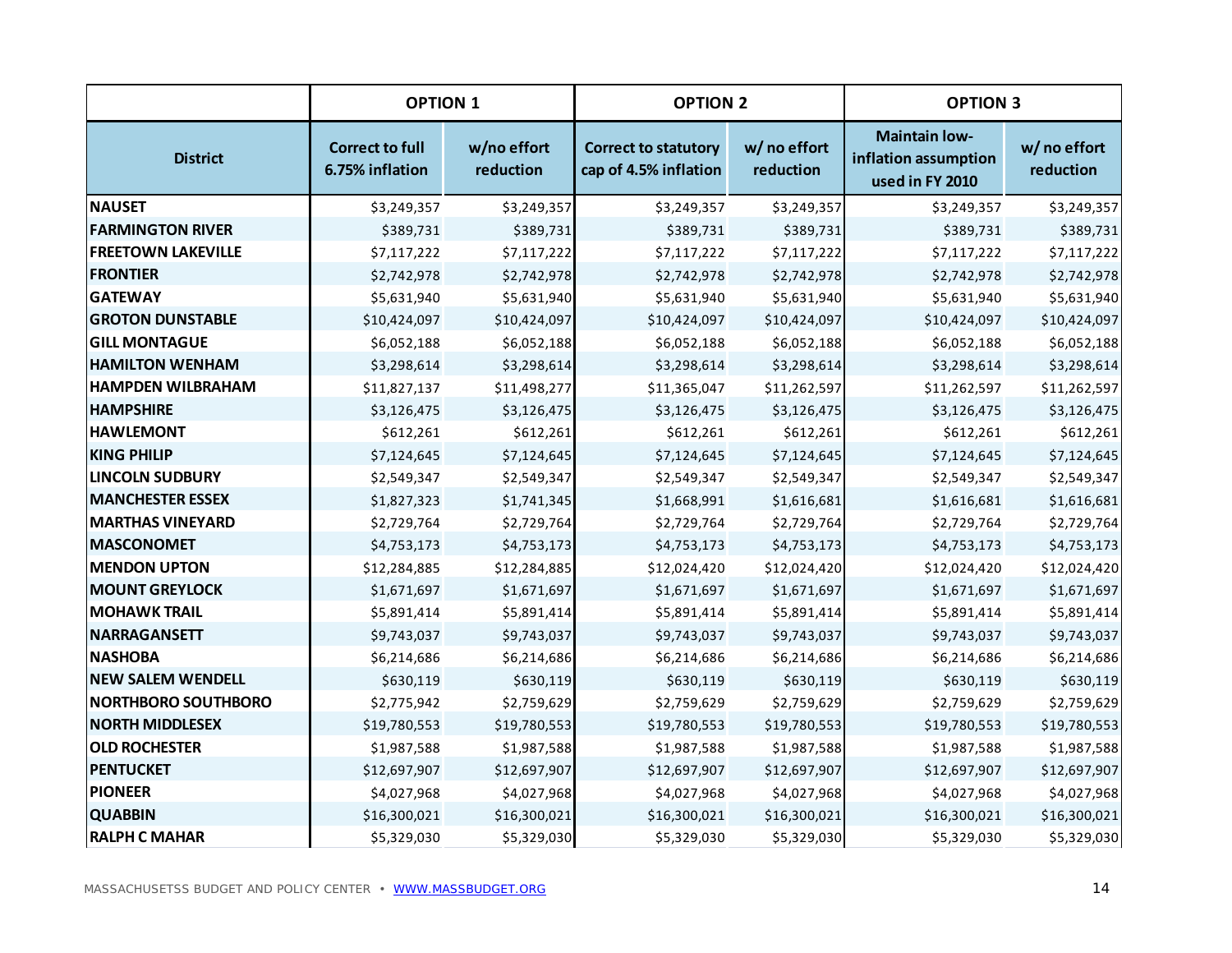|                                | <b>OPTION 1</b>                           |                          | <b>OPTION 2</b>                                      |                           | <b>OPTION 3</b>                                                 |                           |
|--------------------------------|-------------------------------------------|--------------------------|------------------------------------------------------|---------------------------|-----------------------------------------------------------------|---------------------------|
| <b>District</b>                | <b>Correct to full</b><br>6.75% inflation | w/no effort<br>reduction | <b>Correct to statutory</b><br>cap of 4.5% inflation | w/ no effort<br>reduction | <b>Maintain low-</b><br>inflation assumption<br>used in FY 2010 | w/ no effort<br>reduction |
| <b>SILVER LAKE</b>             | \$7,223,079                               | \$7,142,543              | \$6,958,589                                          | \$6,822,368               | \$6,759,713                                                     | \$6,677,250               |
| <b>SOUTHERN BERKSHIRE</b>      | \$1,824,293                               | \$1,824,293              | \$1,824,293                                          | \$1,824,293               | \$1,824,293                                                     | \$1,824,293               |
| <b>SOUTHWICK TOLLAND</b>       | \$8,299,513                               | \$8,299,513              | \$8,299,513                                          | \$8,299,513               | \$8,299,513                                                     | \$8,299,513               |
| <b>SPENCER EAST BROOKFIELD</b> | \$13,423,836                              | \$13,423,836             | \$13,423,836                                         | \$13,423,836              | \$13,423,836                                                    | \$13,423,836              |
| <b>TANTASQUA</b>               | \$7,588,567                               | \$7,588,567              | \$7,588,567                                          | \$7,588,567               | \$7,588,567                                                     | \$7,588,567               |
| <b>TRITON</b>                  | \$8,226,176                               | \$8,226,176              | \$8,226,176                                          | \$8,226,176               | \$8,226,176                                                     | \$8,226,176               |
| <b>UPISLAND</b>                | \$792,647                                 | \$792,647                | \$792,647                                            | \$792,647                 | \$792,647                                                       | \$792,647                 |
| <b>WACHUSETT</b>               | \$23,279,066                              | \$22,634,528             | \$22,344,921                                         | \$21,642,199              | \$21,658,821                                                    | \$21,642,199              |
| <b>QUABOAG</b>                 | \$8,333,297                               | \$8,333,297              | \$8,129,349                                          | \$8,121,454               | \$8,001,866                                                     | \$8,001,866               |
| <b>WHITMAN HANSON</b>          | \$25,006,726                              | \$25,006,726             | \$24,315,590                                         | \$24,315,590              | \$23,795,910                                                    | \$23,795,910              |
| <b>ASSABET VALLEY</b>          | \$3,002,145                               | \$2,817,064              | \$2,852,104                                          | \$2,817,064               | \$2,817,064                                                     | \$2,817,064               |
| <b>BLACKSTONE VALLEY</b>       | \$7,946,713                               | \$7,896,723              | \$7,670,199                                          | \$7,602,593               | \$7,473,272                                                     | \$7,385,200               |
| <b>BLUE HILLS</b>              | \$3,873,688                               | \$3,873,688              | \$3,873,688                                          | \$3,873,688               | \$3,873,688                                                     | \$3,873,688               |
| <b>BRISTOL PLYMOUTH</b>        | \$10,169,643                              | \$10,169,643             | \$9,847,615                                          | \$9,847,615               | \$9,607,176                                                     | \$9,605,474               |
| <b>CAPE COD</b>                | \$2,049,297                               | \$2,049,297              | \$2,049,297                                          | \$2,049,297               | \$2,049,297                                                     | \$2,049,297               |
| <b>FRANKLIN COUNTY</b>         | \$3,459,447                               | \$3,409,950              | \$3,348,851                                          | \$3,315,001               | \$3,315,001                                                     | \$3,315,001               |
| <b>GREATER FALL RIVER</b>      | \$14,286,492                              | \$14,232,819             | \$13,920,307                                         | \$13,858,693              | \$13,693,803                                                    | \$13,693,803              |
| <b>GREATER LAWRENCE</b>        | \$20,149,028                              | \$20,149,028             | \$20,149,028                                         | \$20,149,028              | \$20,149,028                                                    | \$20,149,028              |
| <b>GREATER NEW BEDFORD</b>     | \$23,137,208                              | \$23,137,208             | \$22,593,361                                         | \$22,593,361              | \$22,166,110                                                    | \$22,166,110              |
| <b>GREATER LOWELL</b>          | \$22,183,355                              | \$22,183,355             | \$21,615,867                                         | \$21,612,798              | \$21,191,743                                                    | \$21,183,784              |
| <b>SOUTH MIDDLESEX</b>         | \$2,555,018                               | \$2,446,973              | \$2,446,973                                          | \$2,446,973               | \$2,446,973                                                     | \$2,446,973               |
| MINUTEMAN                      | \$2,159,233                               | \$2,159,233              | \$2,159,233                                          | \$2,159,233               | \$2,159,233                                                     | \$2,159,233               |
| MONTACHUSETT                   | \$13,000,125                              | \$12,957,352             | \$12,672,459                                         | \$12,614,044              | \$12,416,072                                                    | \$12,344,881              |
| <b>NORTHERN BERKSHIRE</b>      | \$4,426,962                               | \$4,415,427              | \$4,317,592                                          | \$4,299,259               | \$4,254,996                                                     | \$4,254,996               |
| <b>NASHOBA VALLEY</b>          | \$3,378,803                               | \$3,296,883              | \$3,242,106                                          | \$3,142,478               | \$3,141,165                                                     | \$3,138,021               |
| <b>NORTHEAST METROPOLITAN</b>  | \$8,191,191                               | \$8,083,712              | \$7,939,729                                          | \$7,939,729               | \$7,939,729                                                     | \$7,939,729               |
| <b>NORTH SHORE</b>             | \$1,552,098                               | \$1,552,098              | \$1,552,098                                          | \$1,552,098               | \$1,552,098                                                     | \$1,552,098               |
| <b>OLD COLONY</b>              | \$3,204,410                               | \$3,204,410              | \$3,204,410                                          | \$3,204,410               | \$3,204,410                                                     | \$3,204,410               |
| <b>PATHFINDER</b>              | \$5,104,482                               | \$5,086,189              | \$4,967,476                                          | \$4,935,028               | \$4,866,860                                                     | \$4,821,367               |